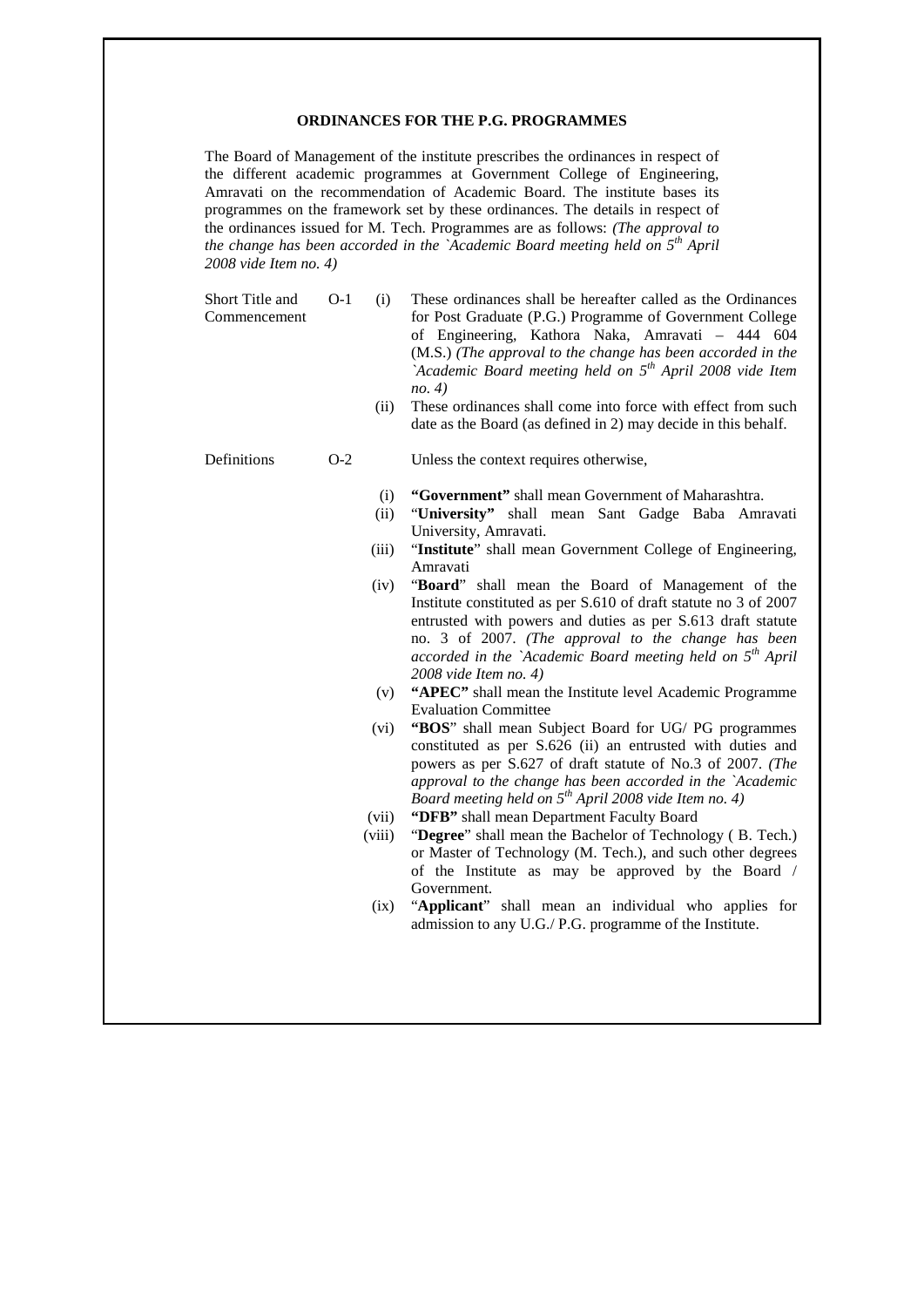- (x) "**Student**" shall mean a student registered for PG programme for full time study leading to M. Tech. degree. *(The approval to change has been accorded in the Academic Board meeting held on 30-06-10 as per item 15)*
- (xi) "**Course**" shall mean a curricular component identified by a designated code number and a title.
- (xii) "**Scheme of Teaching and Examination**" shall mean the scheme of teaching and examination for a programme of study as approved by the Academic Board / Board on the recommendation of Academic Board.
- (xiii) "**Course Coordinator**" shall mean a faculty member who shall have full responsibility for the course, coordinating the work of other faculty member(s) involved in that course, including examinations and the award of grades.
- (xiv) "**Coordination Committee**" shall mean the committee of the faculty members involved in teaching a course in case more than one faculty is involved.
- (xv) "**Grade Moderation Committee**" shall mean the committee appointed by the concerned department to moderate grades awarded by the course coordinators.
- (xvi) "**SGPA**" shall mean the Semester Grade Point Average.
- (xvii) "**CGPA**" shall mean the Cumulative Grade Point Average.
- (xviii) **"Academic Board"** shall mean the academic board constituted as per S.624 of draft statute no 3 of 2007 entrusted with powers and duties as per S.625 draft statute no.3 of 2007. *(The approval to this addition has been accorded in the `Academic Board meeting held on 5th April 2008 vide Item no. 4)*
- (xix) **"EC"** shall mean Examination committee constituted as per S.628 of draft statute no 3 of 2007 entrusted with powers and duties as per S.629 of draft statute no.3 of 2007. *(The approval to this addition has been accorded in the `Academic Board meeting held on 5th April 2008 vide Item no. 4)*

- Ordinances O-3 (1) The Institute shall offer PG programmes as the Board / Government may approve on the recommendation of the Academic Board either on its own or on the initiative of a Department and / or on the direction of the Board / Government. Provided that an interdisciplinary programme may be proposed by a Department or by a committee appointed by the Director for the consideration of the Academic Board and the Board / Government.
	- (2) The procedure for starting a new programme, temporarily suspending a programme or phasing out a programme shall be such as may be laid down in the regulations.

Page No. 2/28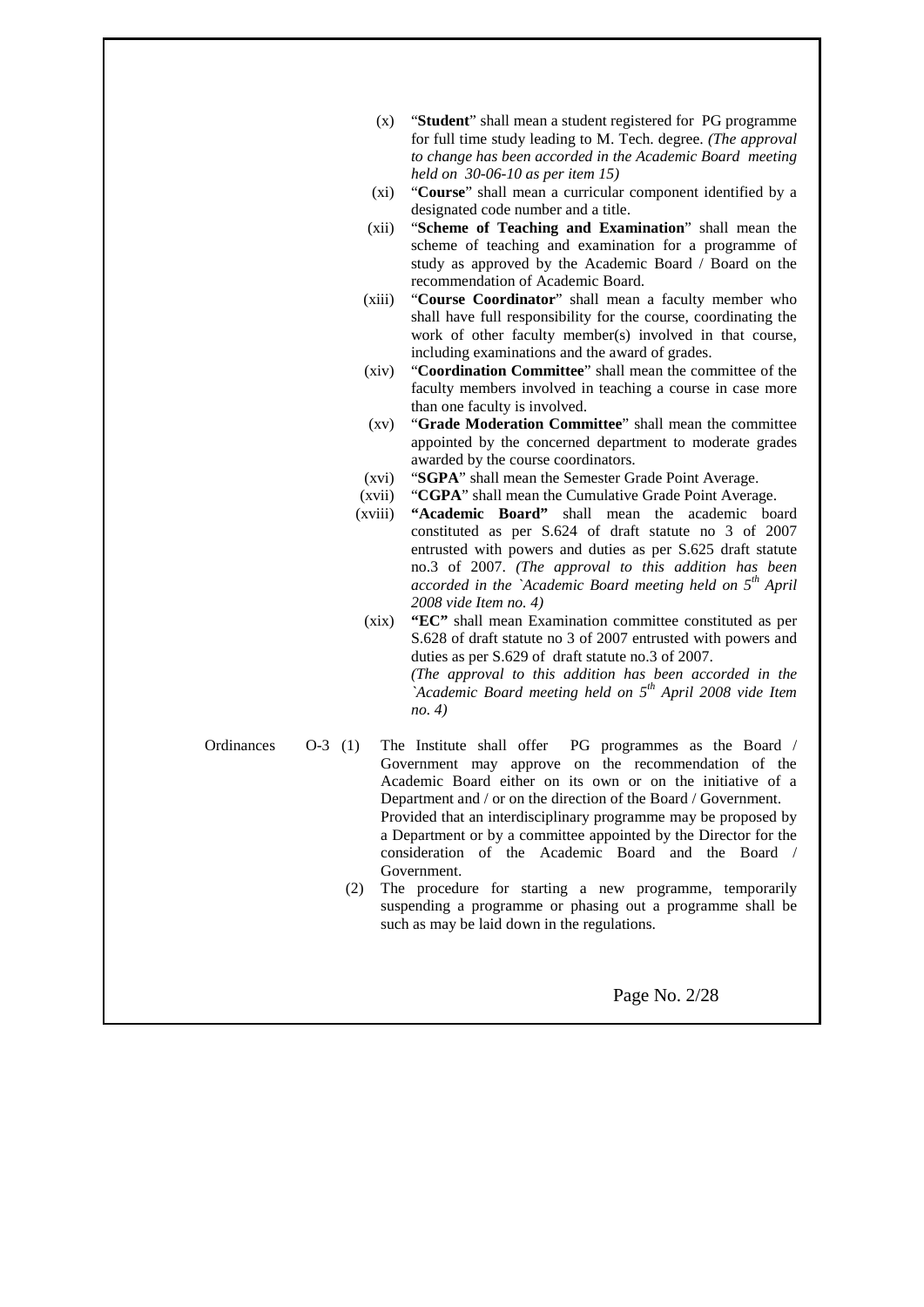- (3) The minimum qualifications and procedure for admission to first year PG programmes shall be such as laid down in the regulations and as per Government circulars from time to time. *(The approval to the change has been accorded in the Academic Board meeting held on 5th April 2008 vide Item no. 4)*
- (4) A student shall be required to earn a minimum number of credits through various academic courses of a curriculum as provided for in the regulations.
- (5) The award of the PG degree to an eligible candidate shall be made in accordance with the procedure laid down in the regulations. A student shall have to complete all the requirements for the award of the degree within such period as may be specified in the regulations,
- (6) The date of initial registration for the programme shall normally be the date on which the student formally registers for the first time. This date shall be considered as the date of joining the programme for all intents and purposes.
- (7) A student shall be required to attend every lecture, tutorial and practical class. However, for late registration, sickness or other such exigencies, absence may be allowed as provided for in the regulations.
- (8) A student may be granted such scholarship / assistantship / stipend, etc. and awarded medals as may be specified in the regulations in accordance with the directions of the Government and / or the decision of the Board from time to time.
- (9) The procedure for the withdrawal from an PG programme, rejoining the programme, award of grades and SGPA / CGPA, the examination and all such matters as may be connected with the running of PG programme shall be as specified in the regulations.
- (10) A student admitted to the PG programme shall abide by the code of conduct for students issued by the Institute from time to time. This code of conduct shall deal with the discipline of the students in the hostels, departments, the Institute premises and outside. It may also deal with such other matters as are considered necessary for the general conduct of the students, co-curricular and extracurricular activities. It shall be approved by the Director on the recommendation of the Dean, Student Affairs.
- (11) Notwithstanding anything contained in the above Ordinances, no regulations shall be made in contravention of the decision of the Board and /or the direction of the Government, in regard to the duration of the PG programme, the amount and number of scholarship/assistantships and the number of freeships and the procedure thereof.

*(The approval to the change has been accorded in the `Academic* 

Page No. 3/28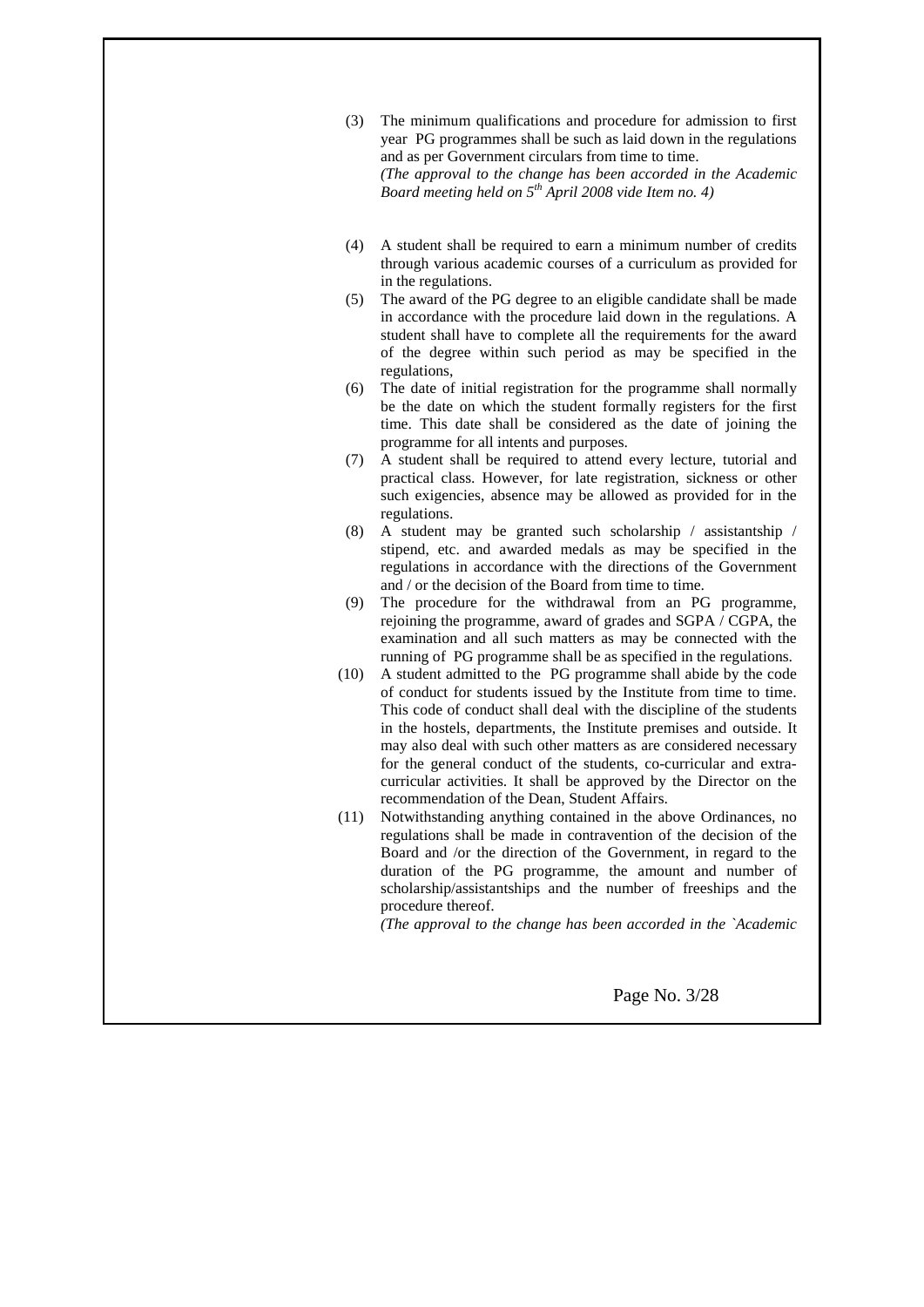*Board meeting held on 5th April 2008 vide Item no. 4)*

(12) The minimum duration of PG full time programmes shall be 4 semesters and PG part time programmes shall be 6 semesters. *(The approval to this addition has been accorded in the `Academic Board meeting held on 30-06-10 as per item 15)*

# **Regulations for the Postgraduate Programme**

| <b>Regulation</b><br>No.<br>R 1. General | <b>Description</b>                                                                                                                                                                                                                                                                                                                                                                                                        |
|------------------------------------------|---------------------------------------------------------------------------------------------------------------------------------------------------------------------------------------------------------------------------------------------------------------------------------------------------------------------------------------------------------------------------------------------------------------------------|
| R 1.1                                    | These regulations shall be called as the regulations for the PG<br>programmes of the Institute.                                                                                                                                                                                                                                                                                                                           |
| R 1.2                                    | These regulations shall come into force on such date as the<br>Government / Board / Director may decide.                                                                                                                                                                                                                                                                                                                  |
|                                          | R 2. Postgraduate Programme                                                                                                                                                                                                                                                                                                                                                                                               |
| R 2.1                                    | The Institute shall offer Postgraduate programmes leading to<br>Master's degree in Technology (M. Tech.) as shown in<br>Table 1.                                                                                                                                                                                                                                                                                          |
| R 2.2                                    | The minimum duration of PG full time programmes leading to<br>M. Tech. degree is Four semesters and PG part time<br>programmes leading to M. Tech. degree is Six semesters. The<br>duration for the PG programme may be altered in accordance<br>with the decision of the Board / Government/ AICTE. (The<br>approval to this addition has been accorded in the `Academic<br>Board meeting held on 03-04-10 and 19-07-10) |
| R 2.3                                    | Reservation of seats for admission to PG programmes shall be<br>as per the norms of Government.                                                                                                                                                                                                                                                                                                                           |
| R 2.4                                    | The candidate shall be provisionally admitted to PG<br>programme subject to fulfillment of eligibility criterion as<br>prescribed by Sant Gadge Baba Amravati University,<br>Amravati.                                                                                                                                                                                                                                    |
| R 2.5                                    | In matter of admission to the M.Tech programme the decision<br>of the competent authority of Government/ Board shall be                                                                                                                                                                                                                                                                                                   |
|                                          | Page No. 4/28                                                                                                                                                                                                                                                                                                                                                                                                             |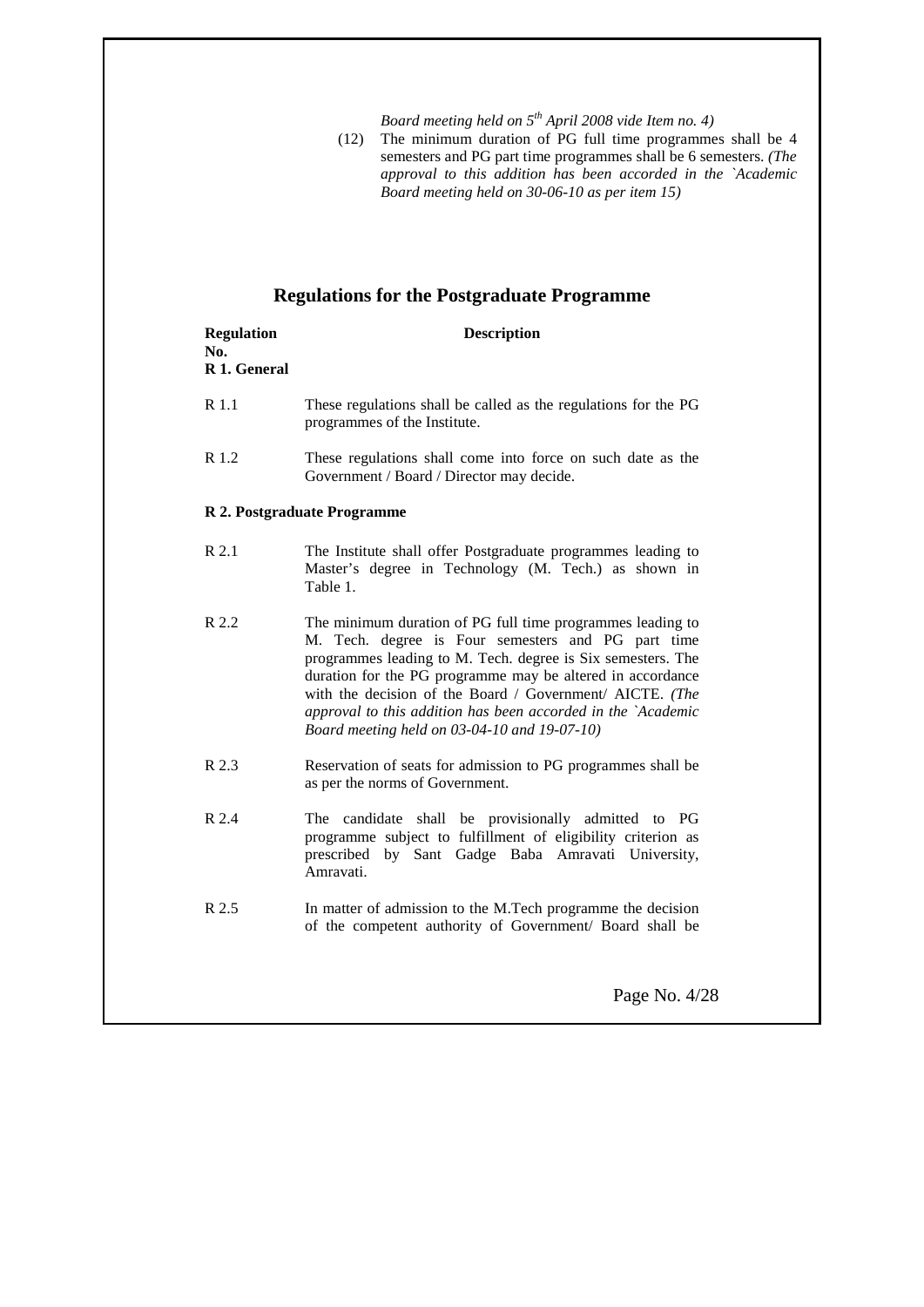final.

#### **R 3. Semester System**

| R 3.1 | The academic programmes in the Institute shall be based on    |
|-------|---------------------------------------------------------------|
|       | semester system; two semesters (June-October and December-    |
|       | April) in a year with <i>winter</i> (November / December) and |
|       | <i>summer</i> (May / June) vacations.                         |

- R 3.2 The curriculum shall consist of credit courses.
- R 3.3 Each credit course shall have a certain number of credits assigned to it depending upon the academic load of the course, which would be assessed on the basis of weekly contact hours of theory lecture and laboratory classes, field study. The credits for the dissertation shall be assigned depending upon the quantum of work expected.
- R 3.4 The courses offered in a semester shall be continually assessed and evaluated to judge the performance of a student.

## **R 4. Curriculum Structure**

| R 4.1 | The programme will consist of:<br>(i) Compulsory core courses (theory $\&$ lab practices);<br>(ii) Electives enabling the students to take up a group of<br>courses of interest to him / her & related to his dissertation;<br>(iii) Dissertation and seminar approved by the Department.                                                                                |
|-------|--------------------------------------------------------------------------------------------------------------------------------------------------------------------------------------------------------------------------------------------------------------------------------------------------------------------------------------------------------------------------|
| R 4.2 | Each M. Tech. programme will have a curriculum and course<br>contents (syllabi) for the courses approved by the Academic<br>Board / Board on the recommendation of Academic Board.<br>(The approval to the change has been accorded in the<br>Academic Board meeting held on 5 <sup>th</sup> April 2008 vide Item no.<br>$\left( 4\right)$                               |
| R 4.3 | The curriculum of any programme is designed to have a total<br>of 90 credits for the award of the degree.                                                                                                                                                                                                                                                                |
| R 4.4 | No semester shall have more than five theory courses for full<br>time programme and more than three theory courses for part<br>time programme, and a laboratory practice covering practical<br>on theory courses as prescribed in the curriculum. (The<br>approval to this addition has been accorded in the `Academic<br>Board meeting held on 30-06-10 as per item 15) |
|       | Page No. 5/28                                                                                                                                                                                                                                                                                                                                                            |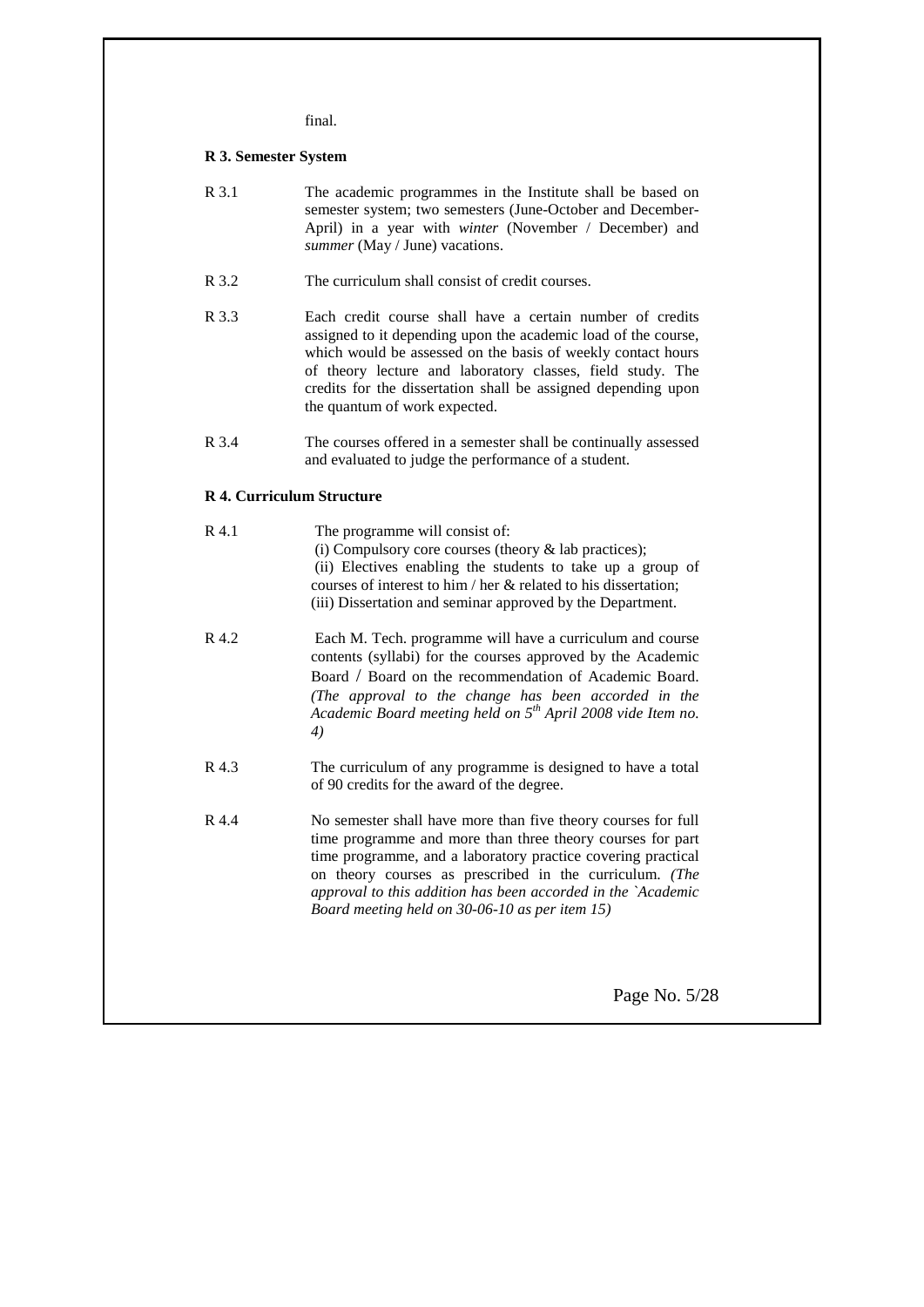R 4.5 The medium of instruction, examination and dissertation reports will be English.

#### **R 5. Course Codes**

R 5.1 The course offered by the institute shall have an alphanumeric course code consisting of a string of six characters followed by the title of the course. The first two characters in a course code shall be capital letters identifying the respective programme (refer short title given in table  $1A \& 1B$ ) offering the course and and third character shall be U for UG program or P for PG program next three are numeric; first digit indicating the semester number and rest indicating course number in that semester.

> *(The approval to this addition has been accorded in the `Academic Board meeting held on 30-06-10 as per item 17)*

## **R 6. Course Credits**

R 6.1 Each credit course shall have an integer number of credits, which reflects its weightage. The student earns credits by passing corresponding courses. The number of credits of a course in a semester shall ordinarily be calculated as under:-

> *(a) Lectures:* One lecture hour per week shall be assigned one credit.

> *(b) Practicals / Tutorial:* One laboratory/Tutorial hour per week shall be assigned half a credit. Not more than four credits may be assigned to a practical course having only laboratory component.

> (c) The fraction number of credits for a particular course shall be approximated to next whole number.

> (d) Special courses like dissertation, seminar etc. in the PG programme shall be treated as any other course and shall be assigned such number of credits as may be approved by the Academic Board. *(The approval to the changes has been accorded in the` Academic Board meeting held on 30-06-10 as per item 15)*

#### **7. Academic Board**

*( The approval to the change/replacement has been accorded in the `Academic Board meeting held on 5th April 2008 vide Item no. 4)*

7.1

i) Academic Board shall be consist of

- 1. Principal/Director/Head of the Department Chairman
- 2. All head of the Department of Autonomous College / Recognized Institution / University Department / University Institute.

Page No. 6/28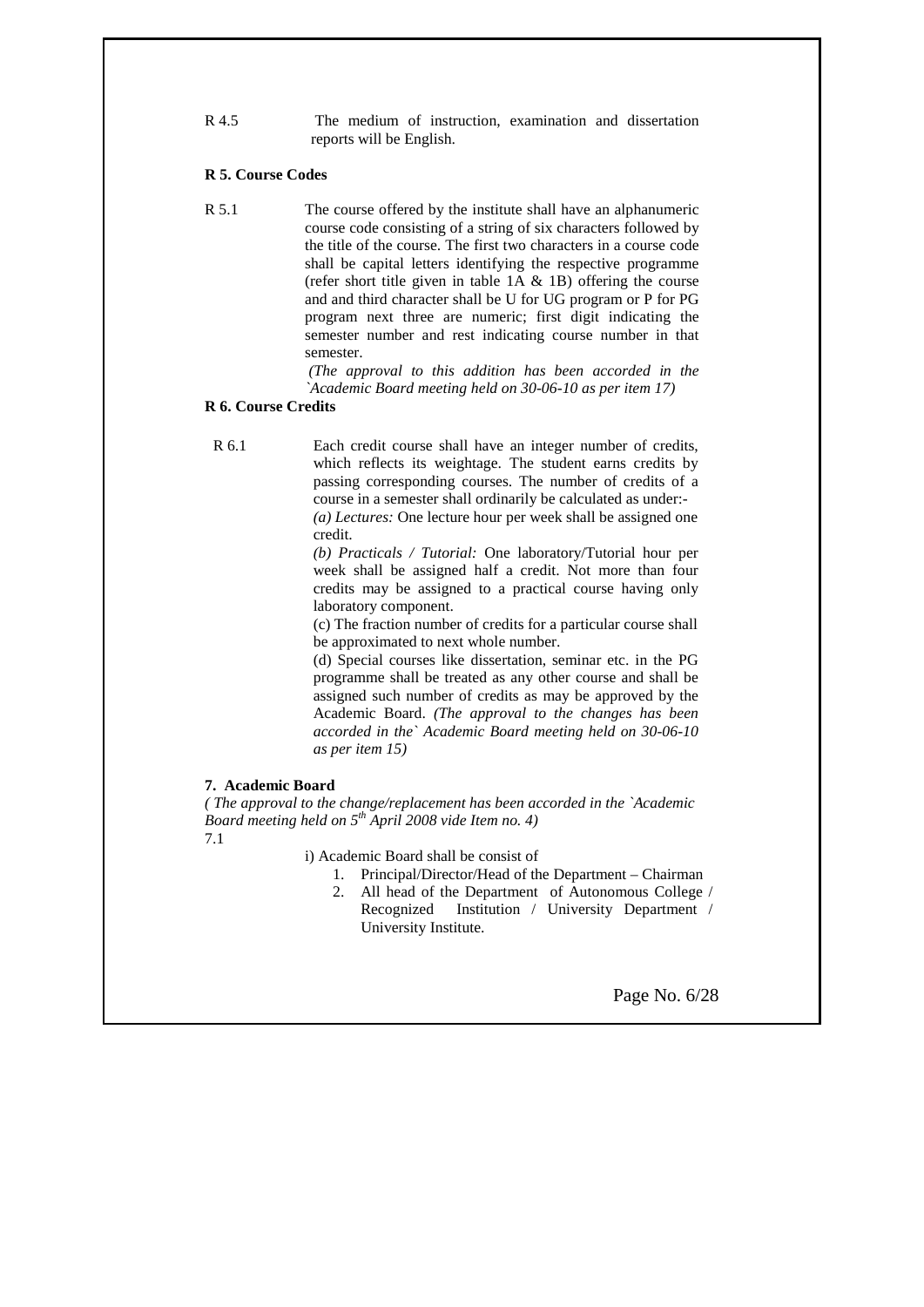- 3. Three teachers not designated as Heads or not in the grade of professor by rotation according to seniority to be nominated by the principal / Head.
- 4. Three professional experts co-opted by Academic Board
- 5. One nominee of the Director of Higher Education / Technical Education etc.as the case may be.
- ii) The tenure of the members shall be of three years.

iii) There shall be not less than two meetings of the Academic Board in the academic year.

iv) One third members of the Academic Board shall constitute the quorum.

v) In case if meeting is adjourned for want of quorum is required for such adjourned meeting.

7.2 The Academic Board shall have following powers and following duties. a) (i) scrutinize and approve the proposal with or without

modifications made by the Subject Board(s) with regard to courses of studies , academic regulations , curricula , syllabi, and modification thereof, any instructional and valuation methods, procedures relevant thereto etc.

(ii) refer the matter for reconsideration to the concerned Subject Board(s) or to reject the same after giving reason therefore. After the matter is resubmitted by the Subject Board may decide the matter on merit and the decision of the Academic Board shall be final ;

- b) make rules regarding admission of students , subject to Government rules and regulations on admission procedure ;
- c) initiate measures for improving the quality of teaching , frame rules for conduct of examinations , rules of students evaluation and develop student advisory programmes
- d) make rules for sports ,extra curricular activities , for proper maintenance and functioning of building , libraries , laboratories , play-grounds and hostels.
- e) recommend to the Board of Management proposal to institute new programmes of studies.
- f) recommend to the Board of Management institution of scholarships, studentships , fellowship ,prizes and medals and frame rules for the award the same ;
- g) advise the Board the of Management on matters pertaining to the academic affairs.
- h) perform such other functions and such other duties as may be necessary and as may be assigned by the Board of Management, pertaining to the academic programmes and development.

Page No. 7/28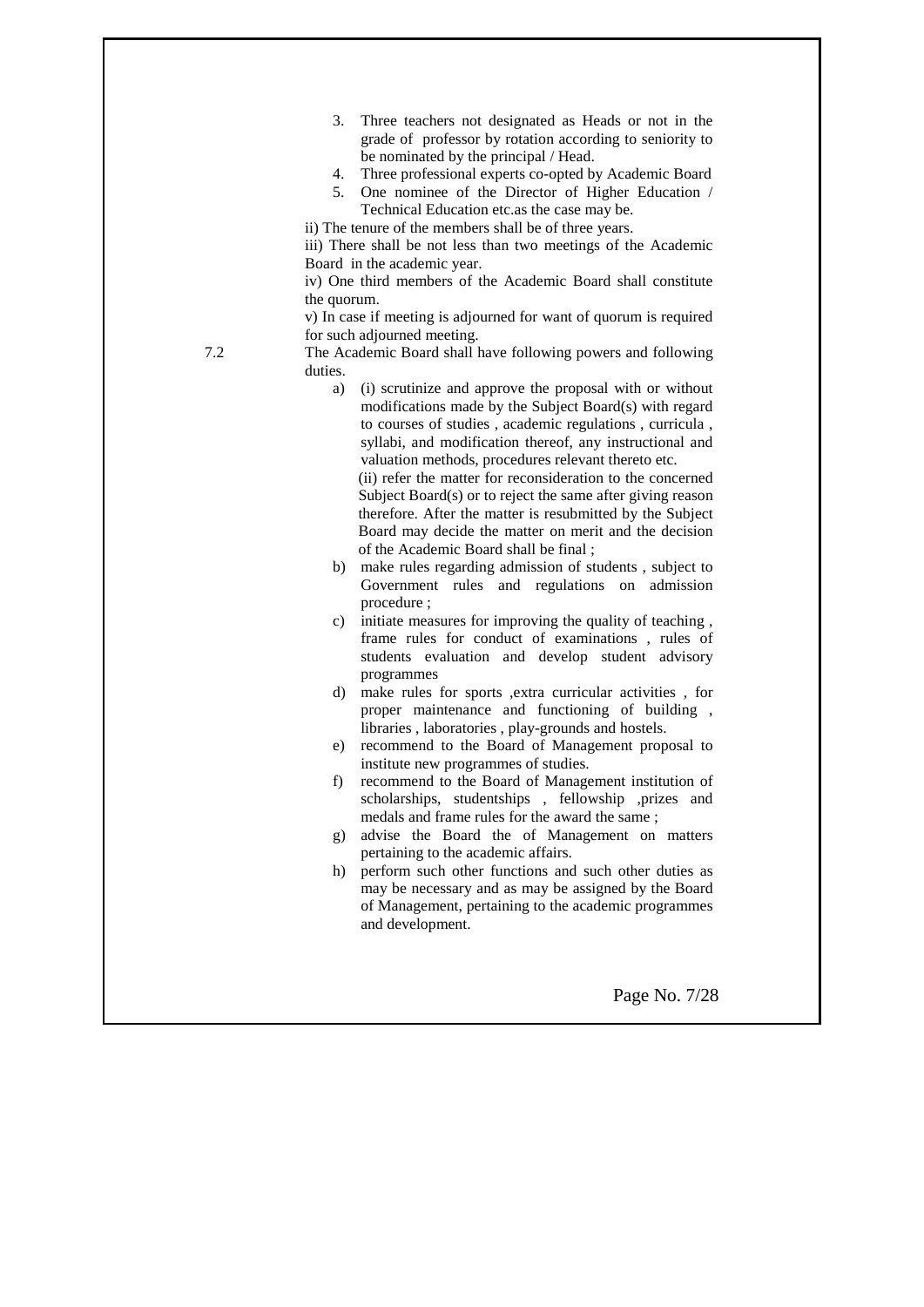#### **R 8. Academic Programme Evaluation Committee (APEC)**

R 8.1 The institute will have academic programme evaluation committee consisting of Chairman and member secretaries of every Subject Board. The Dean Academics shall work as a chairman of APEC and shall be supported by member secretary. The member secretary shall be appointed by the Director. APEC will be responsible to maintain uniformity in various programmes as regards to the structure, implementation, assessment, etc. It will formulate draft policies for these academic matters and will submit its recommendations to Academic Board for its consideration.

## **R 9. Subject Board (BOS)**

- R 9.1 Every programme shall have its own Subject Board (BOS) to look after all matters pertaining to that particular programme and the interdisciplinary courses offered to other programmes. *(The approval to the change has been accorded in the `Academic Board meeting held on 5th April 2008 vide Item no. 4)*
- R 9.2 The Director of the Institute shall appoint the BOS. The term of BOS shall be for three academic years. In case of vacancies in BOS replacement shall be done by chairman BOS with the approval of the Director. For an interdisciplinary programme, an ad-hoc board shall be constituted by Dean academics. A Programme Coordinator shall be appointed by the Director in consultation with the Dean, Academics and the Heads of the concerned Departments to look after all the administrative and academic matters related to the interdisciplinary programme. The Programme Coordinator shall exercise the functions of the Chairman, of such ad-hoc Board.
- R 9.3 BOS shall be responsible for deciding or modifying curriculum structure, approving detailed syllabi recommended by DFB, implementation and monitoring of all academic activities, suggesting panel of examiners, submitting recommendations on academic matters.

#### **R 10. Departmental Faculty Board (DFB)**

R 10.1 Every department including Physics, Chemistry , Mathematics etc. will have Departmental Faculty Board (DFB) consisting of

Page No. 8/28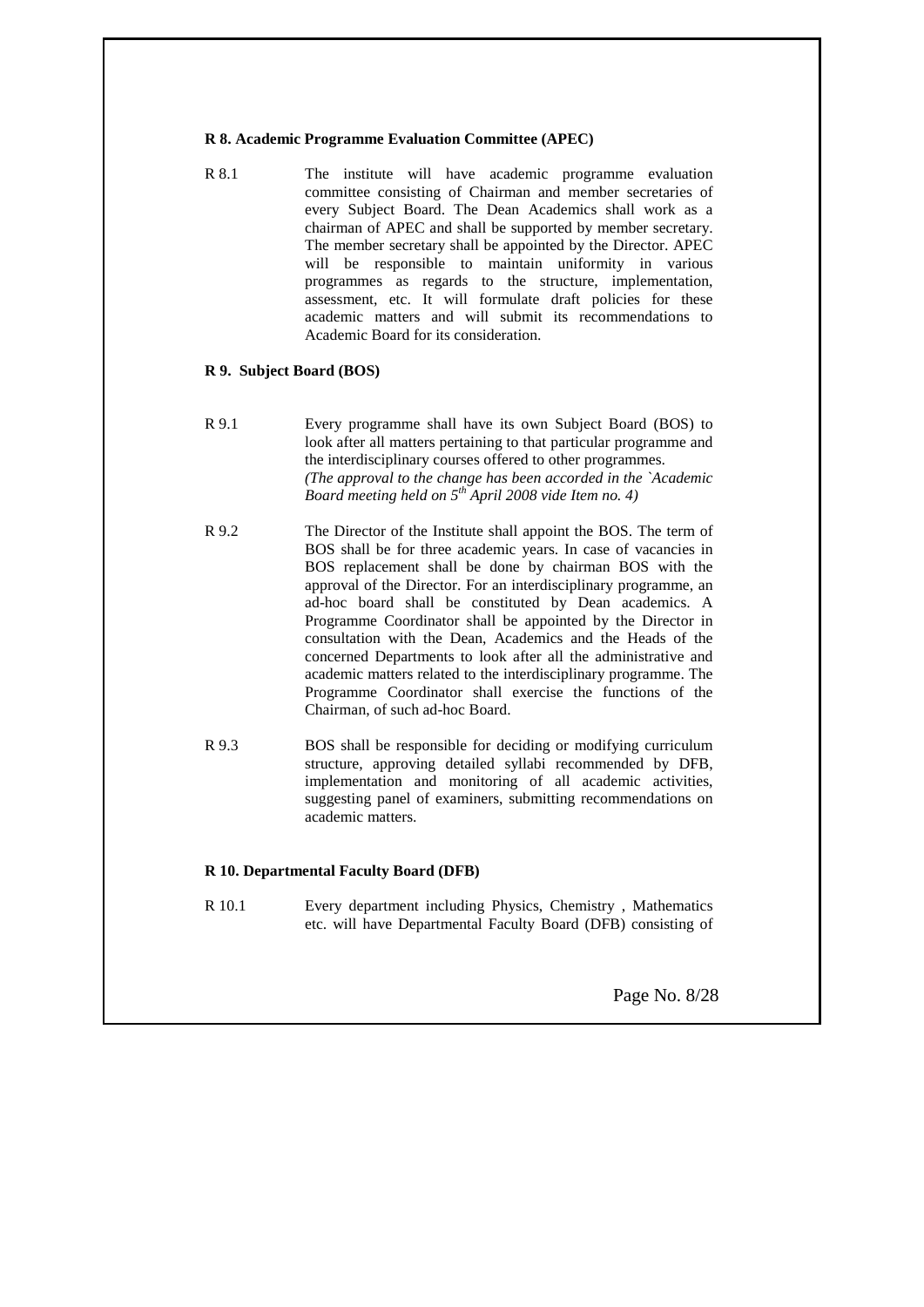all the faculty members of the department. The DFB shall be responsible for considering all the policy issues concerning academic and research programmes of the department. The DFB shall formulate academic programmes, courses and detailed syllabi based on the structure as recommended by the BOS and send its recommendations to the BOS for its consideration.

 *(The approval to the change has been accorded in the `Academic Board meeting held on 5th April 2008 vide Item no. 4)*

## **R 11. Courses of Special Nature**

#### R 11.1 **(a) Dissertation**

A curriculum shall contain a 40-credit component of dissertation. For details refer appendix 'C'. *(The approval to the change has been accorded in the Academic Board meeting held on 30-06-10 as per item 15 )*

#### **(b) Offering an Elective**

An elective course shall be offered depending upon the number of students & availability of faculty.

## **R 12. Starting a New Progrmame**

R 12.1 (a) The Board/State government may approve starting of a new programme or a modified programme in lieu of the old phased-out programme on the recommendation of the DFB, APEC, BOS and the Academic Board.

> (b) A new programme may be considered and recommended by the Academic Board to the Board for its consideration and approval. Such a proposal will be initiated by a Department through its DFB, BOS and considered and recommended by the APEC.

> (c) An interdisciplinary programme may be proposed by a Department in consultation with other participating Department(s), or by a group of Department(s), or by a Committee appointed by the Director for the consideration of the APEC and the Academic Board for their recommendation to the Board / Government / AICTE for obtaining its approval.

#### **R 13. Registration**

Page No. 9/28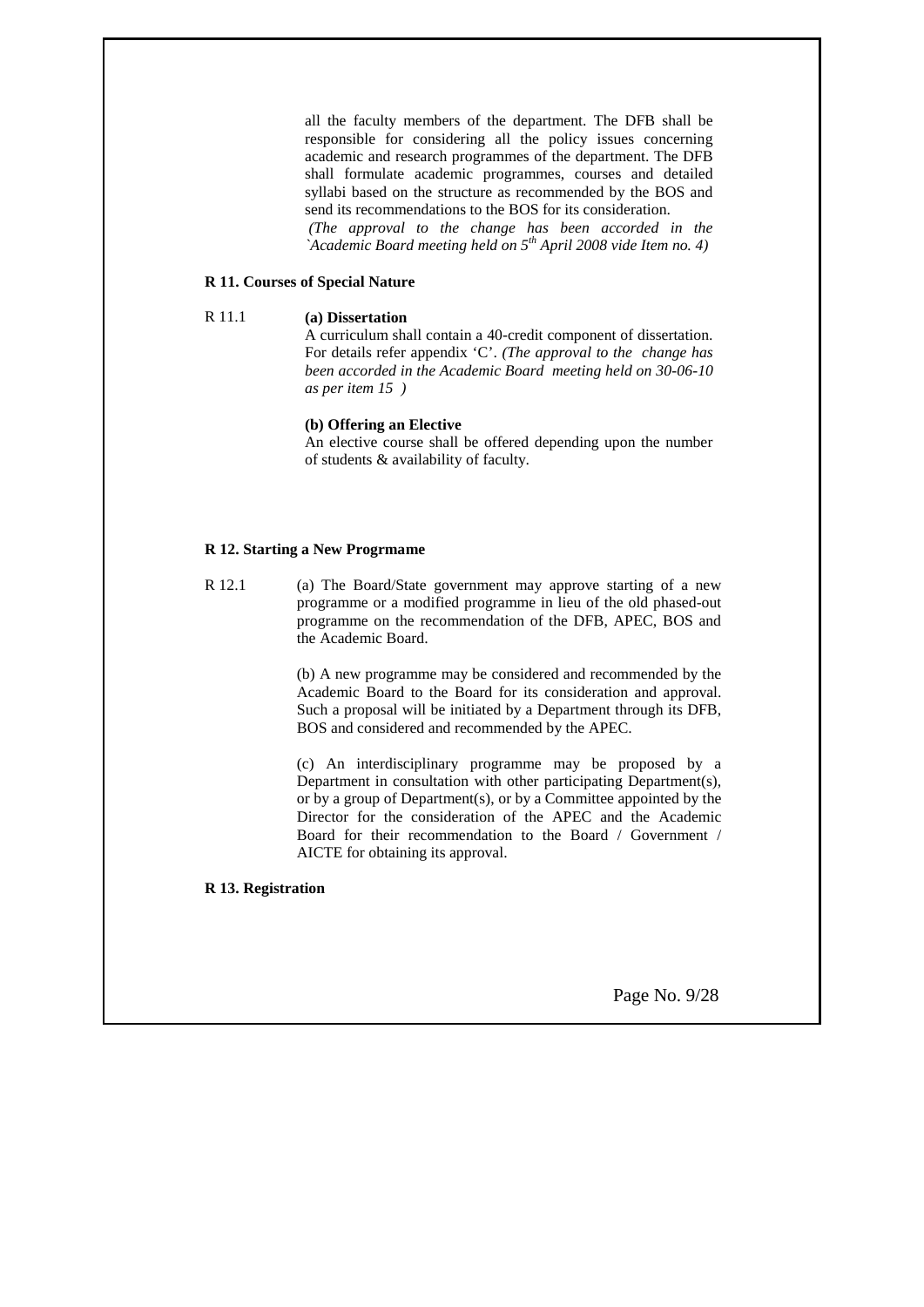| R 13.1 | Every student admitted shall have his / her unique registration<br>number. The registration number shall have eight digits. First two<br>digits shall indicate year of admission; next three shall indicate his/<br>her programme, (Refer table 1A & 1B) last three digits shall<br>indicate his /her serial number / roll number. Every student shall be<br>identified by this number through out his/her P.G. programme.<br>(The approval to the Second Revision has been accorded in the<br>Academic Board meeting held on 30-06-10 as per item 15)<br>(The approval to the First Revision has been accorded in the<br>Academic Board meeting held on $5^{th}$ April 2008 vide Item no. 4) |
|--------|-----------------------------------------------------------------------------------------------------------------------------------------------------------------------------------------------------------------------------------------------------------------------------------------------------------------------------------------------------------------------------------------------------------------------------------------------------------------------------------------------------------------------------------------------------------------------------------------------------------------------------------------------------------------------------------------------|
| R 13.2 | Registration at the beginning of each semester on the prescribed<br>dates announced from time to time by payment of the stipulated<br>fees is compulsory for every student till he/she completes the<br>Programme.                                                                                                                                                                                                                                                                                                                                                                                                                                                                            |
| R 13.3 | Registration, according to rules, should be carried out on the first<br>four days of each semester. Late registration may be permitted only<br>for valid reasons and on payment of a late registration fee. In any<br>case, registration must be completed before the prescribed last date<br>for registration, failing which his / her studentship is liable to be<br>cancelled. Students having outstanding dues to the Institute or<br>hostel shall be permitted to register only after clearing the dues.                                                                                                                                                                                 |
| R 13.4 | In-absentia registration may be allowed only in rare cases at the<br>discretion of the Dean (Academics) in case of illness.                                                                                                                                                                                                                                                                                                                                                                                                                                                                                                                                                                   |
| R 13.5 | Every student shall register for the courses that he / she wants to<br>study for earning credits and his / her name will appear in the roll<br>list of each such course. No credit shall be given if a student attends<br>a course for which he or she is not registered.                                                                                                                                                                                                                                                                                                                                                                                                                     |
| R 13.6 | In case the numbers of repeaters / back loggers in a course are 10 %<br>of intake capacity or more the HOD of concern department may<br>consider offering such course although it may not be stated to run<br>during that semester, subject to time table constraint and availability<br>of faculty. Maximum grade to be awarded shall be A+.                                                                                                                                                                                                                                                                                                                                                 |
| R 13.7 | The student can submit his / her dissertation report though he has<br>not acquired stipulated credits till then; his / her examination of<br>dissertation shall be conducted. However, his / her result shall be<br>declared only after acquiring stipulated credits. Such student shall<br>be required to re-register till he / she completes the requirements for<br>the award of degree.                                                                                                                                                                                                                                                                                                   |
|        |                                                                                                                                                                                                                                                                                                                                                                                                                                                                                                                                                                                                                                                                                               |

Page No. 10/28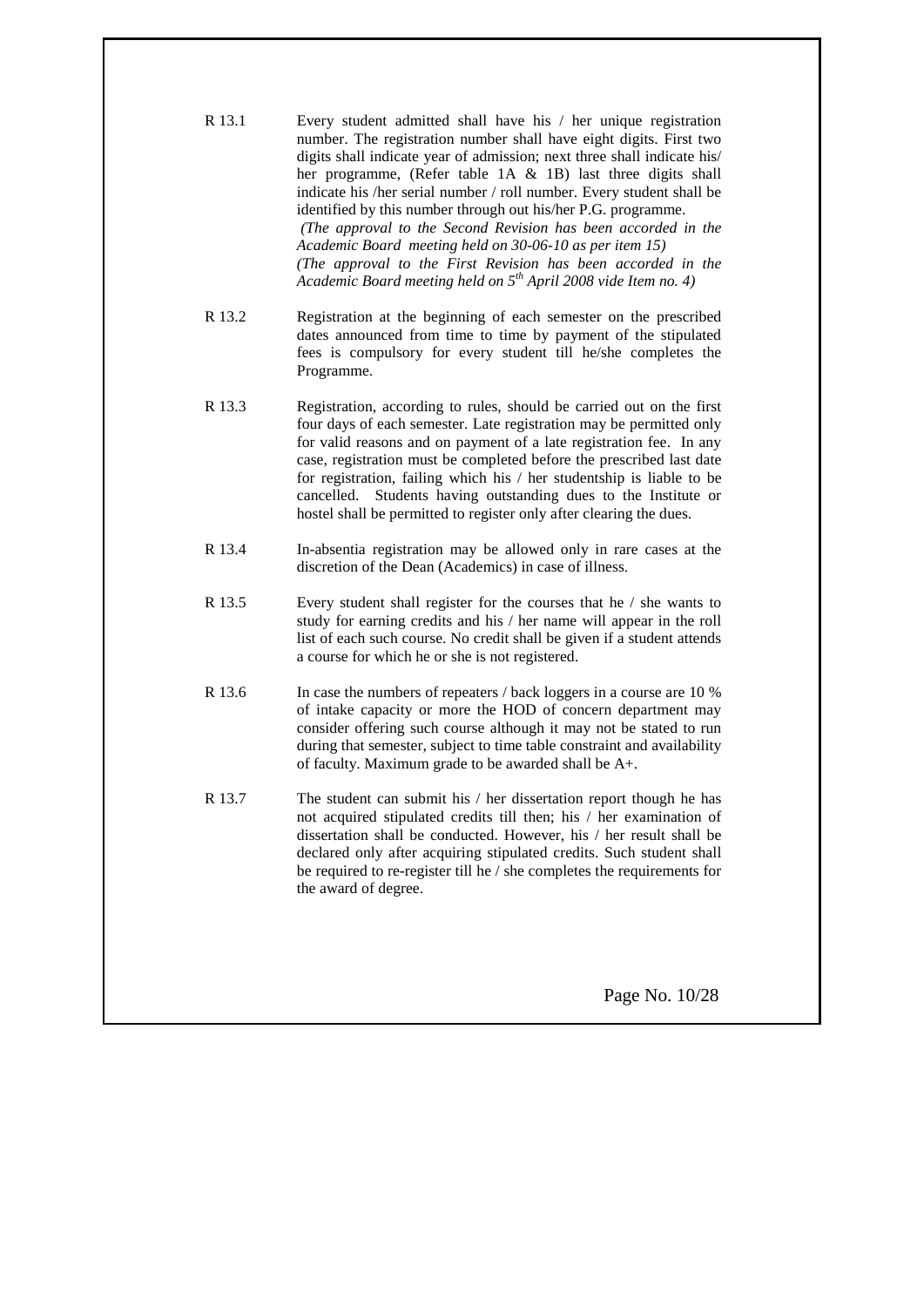R 13.8 For registration of the dissertation phase I the student should have earned minimum  $2/3<sup>rd</sup>$  of the total credits (rounded to lower number) of the first and second semester for full time or first to third semesters for part time, however, Seminar I and Seminar II shall be prerequisite for the dissertation. *(The approval to this addition has been accorded in the `Academic Board meeting held on 17-06-11 as per item 7)*. The registration to Dissertation Phase I shall be permitted in even semester for the students who were not fulfilling conditios for registration at the beginning of odd semester but fulfilled the same before even semester. *(The approval to this addition has been accorded in the `Academic Board meeting held on 19-01-13 as per item 15.3)*.

## **R 14. Discipline and Conduct**

- R 14.1 Every student is required to observe discipline and decorous behavior both inside and outside the campus and not to indulge in any activity, which will tend to bring down the prestige of the Institute.
- R 14.2 Any act of indiscipline of a student reported to the Dean, Student Affairs, will be discussed in a Complaint Redressal Committee constituted by the Academic Board. The Committee will enquire into the charges and recommend suitable punishment if the charges are substantiated. The Subject Board will consider the recommendation of the Complaint Redressal Committee and authorize the Dean, Student Affairs to take appropriate action.
- R 14.3 **Appeal:** The student may appeal to the Chairman, Academic Board whose decision will be final. The Dean, Student Affairs will report the action taken at the next meeting of the Academic Board.
- R 14.4 If the student while studying in the institute is found indulging in anti-national activities contrary to the provisions of acts and laws enforced by Government he / she will be liable to be expelled from the institute without any notice.
- R 14.5 If a student is involved in any kind of ragging, the student shall be liable for strict action as per Maharashtra anti-ragging act 1999, which is in effect from  $15<sup>th</sup>$  May 1999.

Page No. 11/28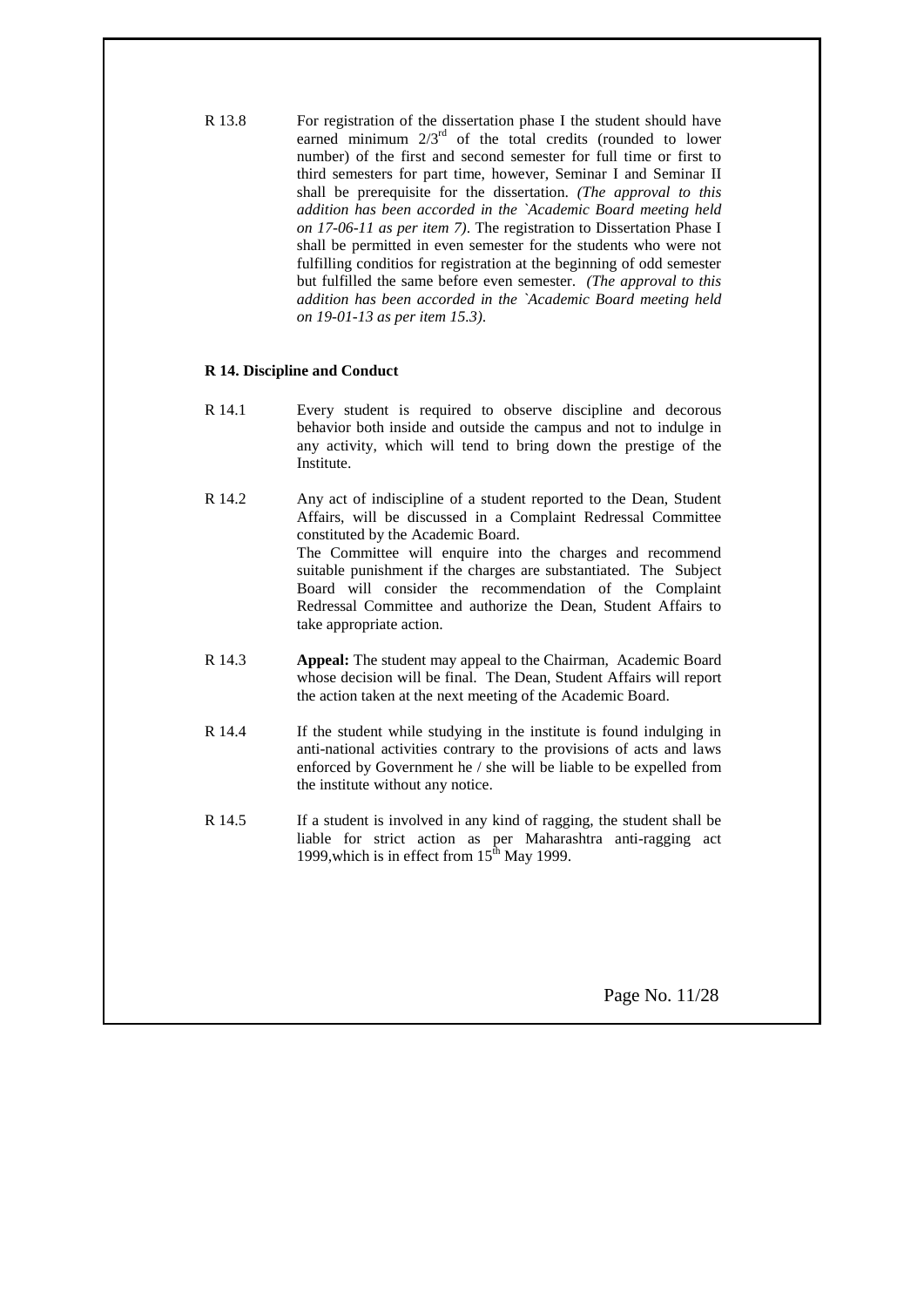| R 14.6 | If any statement / information supplied by the student in connection   |
|--------|------------------------------------------------------------------------|
|        | with his / her admission is found to be false / incorrect at any time, |
|        | his / her admission shall be cancelled and he / she shall be expelled  |
|        | from the institute and fees paid shall be forfeited.                   |

- R 14.7 Student once admitted in the institute has to follow instructions issued from time to time, failing which disciplinary action shall be initiated against such student.
- R 14.8 If a student is found guilty of malpractice in examinations and overall misconduct during his / her stay in the institute, he/she will be punished as per the recommendations of the Discipline and Welfare Committee. The maximum punishment may be expulsion from the institute.

## **R 15. Attendance, Absence, Leave Rules and Dismissals**

- R 15.1 All the students are expected to be present in every lecture, tutorial, practical, dissertation scheduled for them. Attendance will be closely monitored during a semester as per the guidelines.
- R 15.2 A student must have a minimum attendance of 75% of the total number of classes including lectures, tutorials and practicals, held in a course before the corresponding examination i.e. Class Test I, Class Test II and End Semester Examination in order to be eligible to appear for the respective examination in the course.
- R 15.3 The names of the students who have remained absent with or without leave, for more than 25% of the actual classes held in a course will be intimated by the Course Coordinator himself on the last teaching day of respective examination, to the students in the class with intimation to the HOD, who will consolidate the list for all such students for all the courses and display it on the notice board of the department with an intimation to Dean Academics, declaring them not eligible to appear for the respective examination.
- R 15.4 For want of attendance if a student is not permitted to appear for the end semester examination in the course in which the shortfall exists, his / her registration for that course will be treated as cancelled, and he / she shall be awarded `Z' grade (Z stands for registration cancelled for non completion of course requirement) in that course. This grade shall appear in the grade card till the course is successfully completed.

Page No. 12/28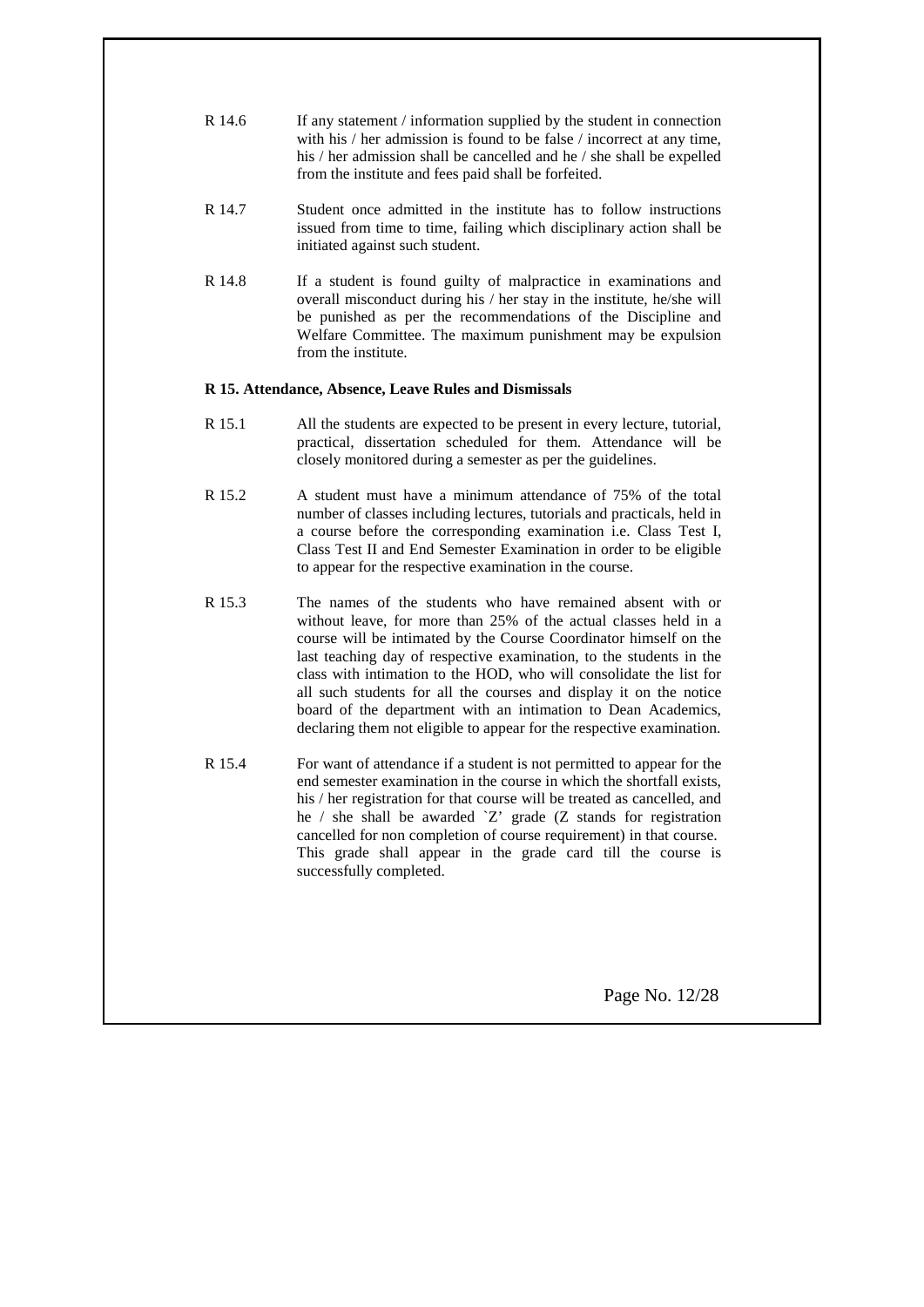| R 15.5 | If a student is absent during End Semester Examination of a course       |
|--------|--------------------------------------------------------------------------|
|        | due to medical reasons (Accident and / or hospitalization of a           |
|        | student) or other emergency circumstances (death of immediate            |
|        | close relative i.e. father, mother, brother and sister), he / she may be |
|        | awarded 'I' grade in the course. A single make up examination shall      |
|        | be held normally within one month of the last day of End Semester        |
|        | Examination to convert 'I' grade to proper letter grade. His / her       |
|        | application must be supported by proper medical certificate with         |
|        | registration number of hospitalization and discharge certificate. In     |
|        | the event of death of parent or guardian, the application should be      |
|        | supported by adequate evidence for the same. Any such student            |
|        | who fails to apply for make up examination in prescribed manner in       |
|        | due date will be awarded F grade.                                        |

R 15.5.1 If a student is absent during Class Test (CT) of a course due to medical reasons (Accident / hospitalization of a student, etc.) or other emergency circumstances (death of immediate close relative i.e. father, mother, brother and sister), a single additional Class Test shall be conducted latest by one week before immediate next examination (CT of ESE which ever applicable). However the student / Parent must submit as application supported by proper certificate of hospitalization and in case of death adequate evidence latest by last day of the concerned test examination. Such cases shall be scrutinized by concerned program head for verifying genuineness. Final approval shall be accorded by the Principal. Schedule for such additional CT shall be displayed by concerned program head.

*(The approval to this addition has been accorded in the `Academic Board meeting held on 03-04-10)*

R 15.6 The student absent for End Semester Examination should submit an application to the Chairman BOS within ten days from the date of the examination missed, explaining the reasons for their absence along with documentary evidence.

Applications received after this period will not be entertained.

R 15.7 A student who misses the make-up examination will not normally be given another make-up examination. However, in exceptional cases of prolonged illness resulting in the student missing a makeup examination, the Chairman of the Academic Board, in consultation with the Chairman BOS or within approval of the Academic Board may permit the student to appear for a second make-up examination depending on the availability of time span before the commencement of the next semester.

Page No. 13/28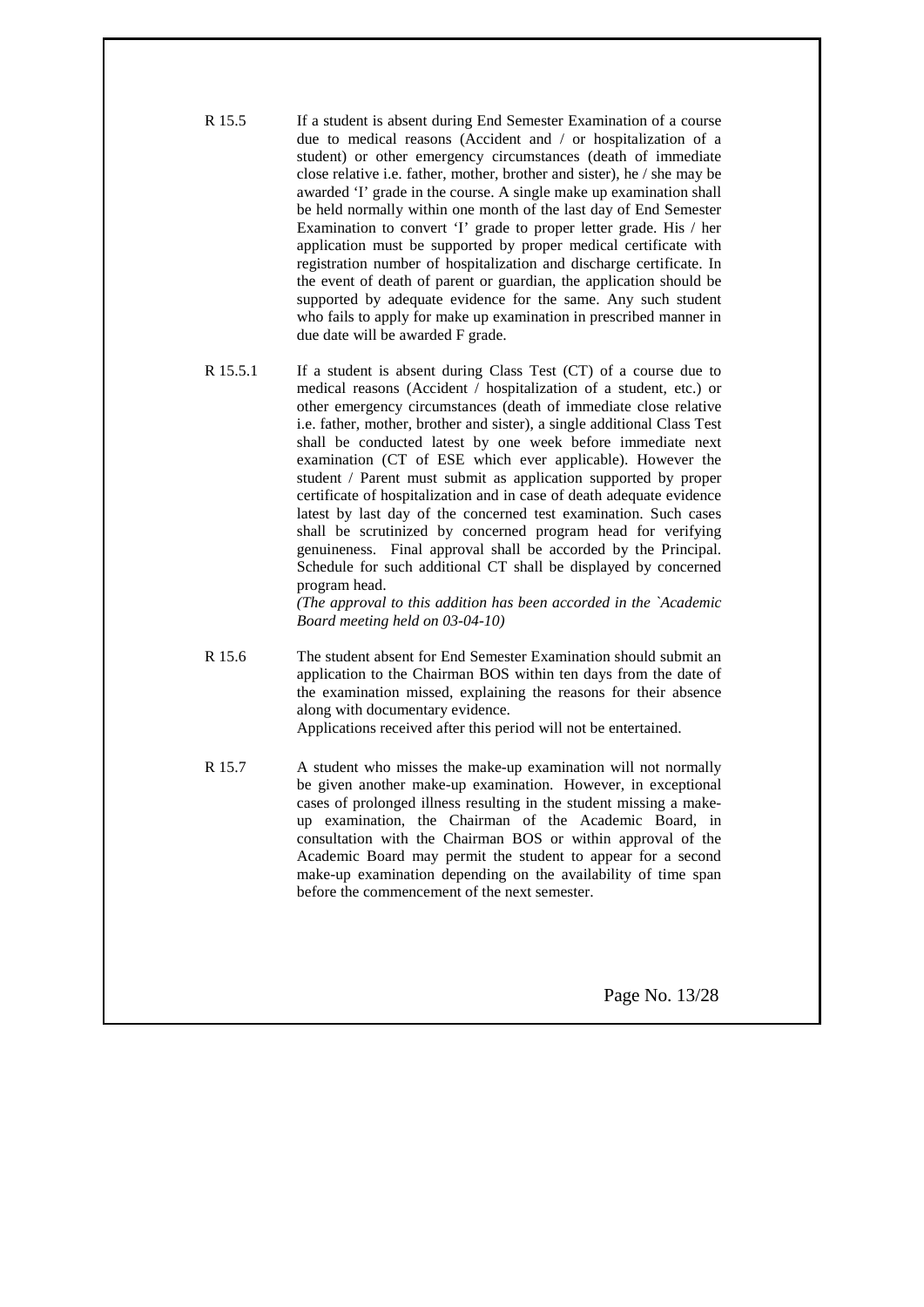| R 15.8 | If a student is continuously absent from the classes for more than |  |  |  |  |
|--------|--------------------------------------------------------------------|--|--|--|--|
|        | four weeks without informing the Course Coordinator, the           |  |  |  |  |
|        | Coordinator shall immediately bring it to the notice of First Year |  |  |  |  |
|        | Coordinator / the Head of the concerned department as the case may |  |  |  |  |
|        | be and the Academic Section.                                       |  |  |  |  |

R 15.9 *Condonation of Attendance:* Those students who have more than 85% attendance for the period other than their medical leave be considered for condonation of attendance provided their overall attendance in a course including the period of illness does not fall below 60%. A student has to apply for leave on medical grounds to Head of concerned department and such application shall be accompanied with a medical certificate from a registered medical practitioner and endorsed by parents or guardian.

## **R 16. Withdrawals**

- R 16.1 Withdrawal on medical grounds/other very exceptional reasons may be permitted by APEC, subject to a maximum of one semester during the student's entire stay.
- R 16.2 A student who wants to withdraw from a course shall apply through the HOD to the Dean, Academics, on a prescribed form within one week from the end of the Test I Examination and it will be recorded in the registration record of the student and the concerned Course Coordinator will be informed about it. The student will be awarded a withdrawal grade 'W' at the end of the semester.
- R 16.3 In case a student is unable to attend classes for more than four weeks in a semester, he/she may apply to the Dean (Academics) through HOD for withdrawal from the semester, which shall mean withdrawal from all the registered courses in the semester. However, such application shall be made as early as possible and latest before the start of the End Semester Examination.
- R 16.4 In case the period of absence on medical grounds is more than fourteen working days during the semester, a student may apply for withdrawal from the semester, if he/she so desires. But, as per provisions of R 16.3, such an application must be made to the Dean (Academics) through HOD, as early as possible and latest before the beginning of End Semester Examination.

Page No. 14/28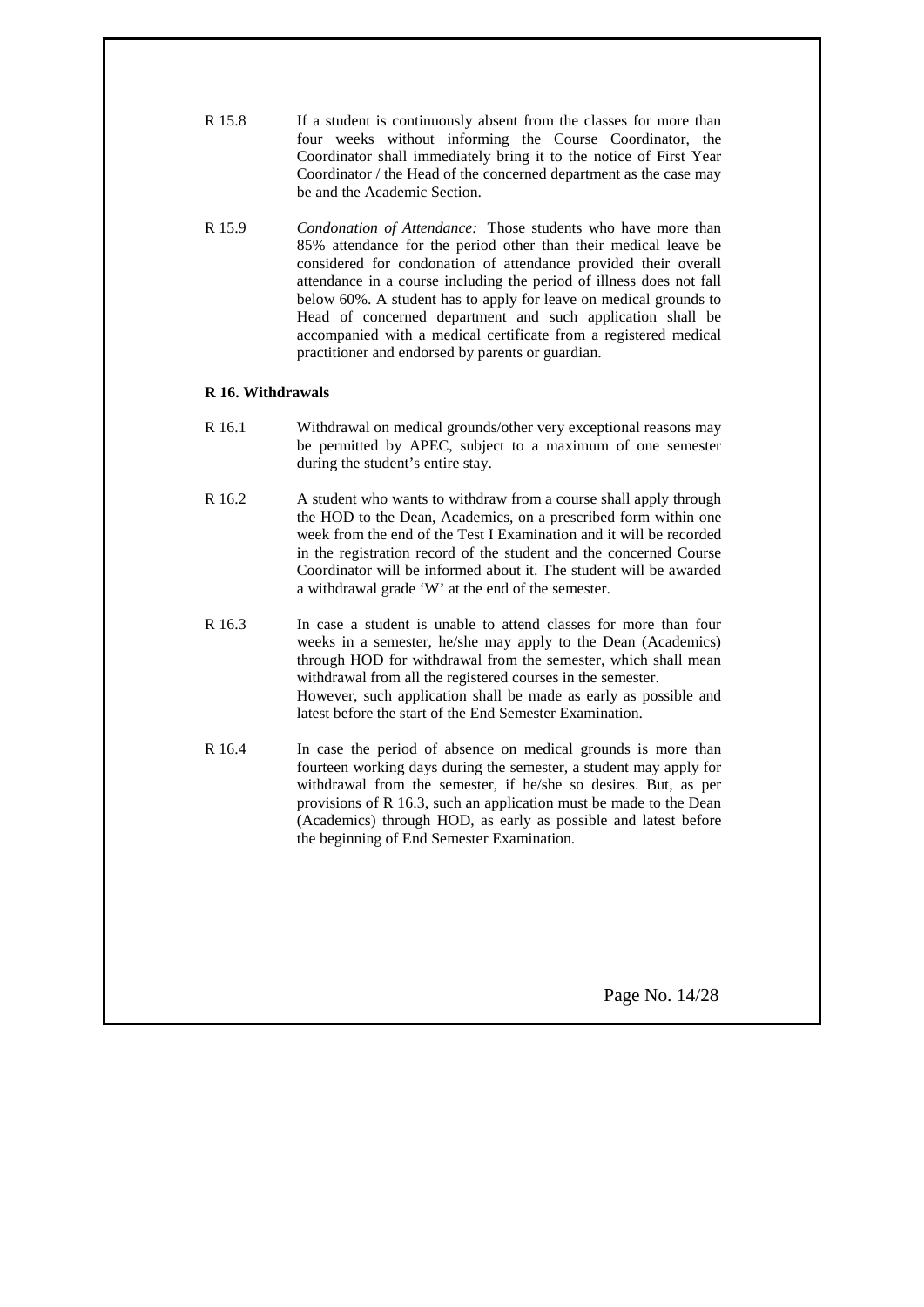#### **R 17. Examination Scheme**

The Academic Board will decide from time to time on the system of tests and examinations in each subject in each semester. The current practice is as follows:

- R 17.1 A student shall be evaluated for his / her academic performance in a course through Teacher's Assessment (tutorials, home assignments, term papers, field work, seminars, etc. as declared by the course coordinator), Class Test I / II, practical (Internal and external examination) and the End-Semester Examination, as applicable according to the guidelines formulated for this purpose.
- R 17.2 There will be two Class Tests during the semester each of 15 marks (1 Hour duration) in every theory course and Teachers Assessment of 10 marks.
- R 17.3 The Class Test I (25 % syllabus) will be conducted at the end of  $5<sup>th</sup>$  week and the Class Test II (25 % syllabus other than covered in Class Test I) shall be at the end of  $10<sup>th</sup>$  week of the semester.
- R 17.4 At the end of the semester there will be an End Semester Examination of 60 marks (minimum 2 Hours 30 min. duration or as prescribed and approved by concerned BOS) for every theory course and will cover the full syllabus of a course. The End Semester Examination shall be compulsory.
- R 17.5 The distribution of weightage for each component in syllabus shall be decided and announced by the Course Coordinator at the beginning of the course, subject to such stipulations as are given in the scheme of Teaching and Examination for a given programme.
- R 17.6 Assessment of laboratory courses shall be based on continuous supervision of students' work, his/ her performance in viva-voce, quality of work, laboratory journal etc. However, the External Practical Exam shall be compulsory wherever applicable.
- R 17.7 The Seminar shall be evaluated through the quality of work carried out, the report submission and presentation(s).
- R 17.8 The dissertation work shall be evaluated by midterm seminar(s), quality of work carried out, dissertation report submission and the viva-voce examinations. The dissertation reports of M. Tech. students who have not completed their course work be evaluated in that semester itself and the result sent in confidential to the respective Chairman, BOS. The result of the dissertation work evaluation will be declared by the Chairman, BOS only after the successful completion of the courses by those students.

Page No. 15/28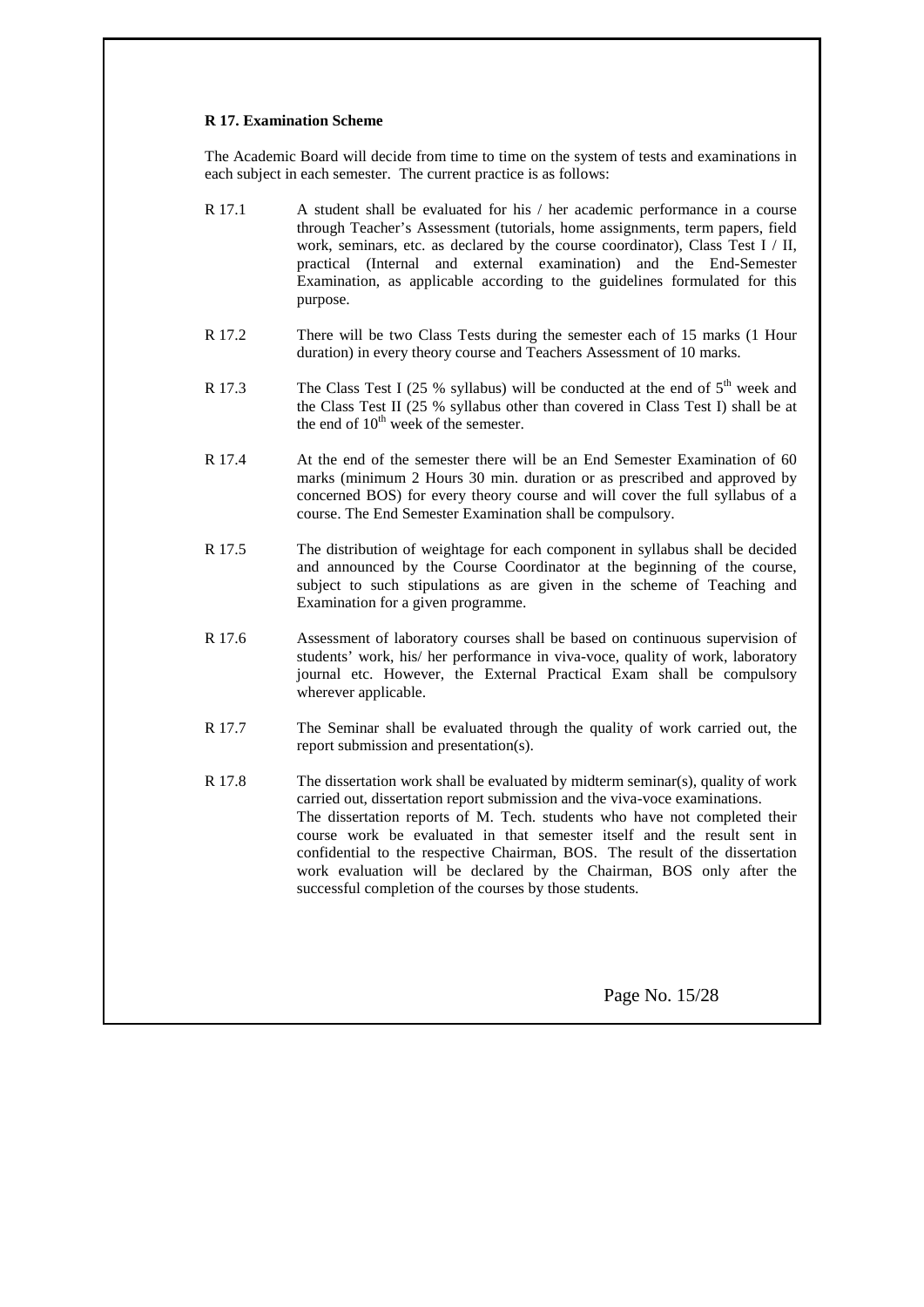#### **R 18. The Grading System**

| R 18.1 | For every course taken by a student he/she is assigned a grade based on his/her  |
|--------|----------------------------------------------------------------------------------|
|        | combined performance in all components of evaluation scheme of a course.         |
|        | The grade indicates a qualitative assessment of the student's performance and is |
|        | associated with equivalent number called a grade point.                          |

- R 18.2 The academic performance of a student shall be graded on a ten-point scale following guidelines given in Appendix-A. The letter grades and their equivalent grade points are listed in Table 2.
- R 18.3 The letter Grades (up to D only) awarded to a student in all the courses shall be converted into SGPA and CGPA, to be calculated as given in Appendix  $- A$ .

## **R 19. Grade Moderation Committee**

R 19.1 The Grade Moderation Committee for the courses shall be appointed semester wise by the Chairman, BOS. This committee shall be responsible for adherence to the guidelines for the award of grades and shall include all the concerned Course Coordinators. The Chairman, Grade Moderation Committee shall be responsible for the display of grades in the department and for forwarding the final grades to the Dean, Academic. The Chairman, Grade Moderation Committee shall also retain the record copies of the marks and the grades along with the statistical parameters for all the courses moderated and hand over a copy of the same to the Chairman, BOS.

## **R 20. Revaluation of Answer Papers**

R 20.1 A course coordinator shall display the marks secured by every student within three days after concerned examination. He / she shall allow student to see the evaluated answer paper in class test I & II. In case of End Semester Examination if aggrieved, the student may apply to Head of Department / Chairman BOS within three days after display of marks for re-totaling / revaluation (in case of revaluation of End Semester Examination answer paper student shall pay fee of Rs. 200/- per course**).** The Chairman BOS will be central moderator at departmental level and shall forward such application(s) to Coordinator Valuation / Assessment. The coordinator Assessment will get approval to the appropriate examiner from the panel of examiner, from Chairman, E C. The examiner for re-valuation shall essentially be different than the first valuer of the answer sheet. Change in marks will be considered if there

Page No. 16/28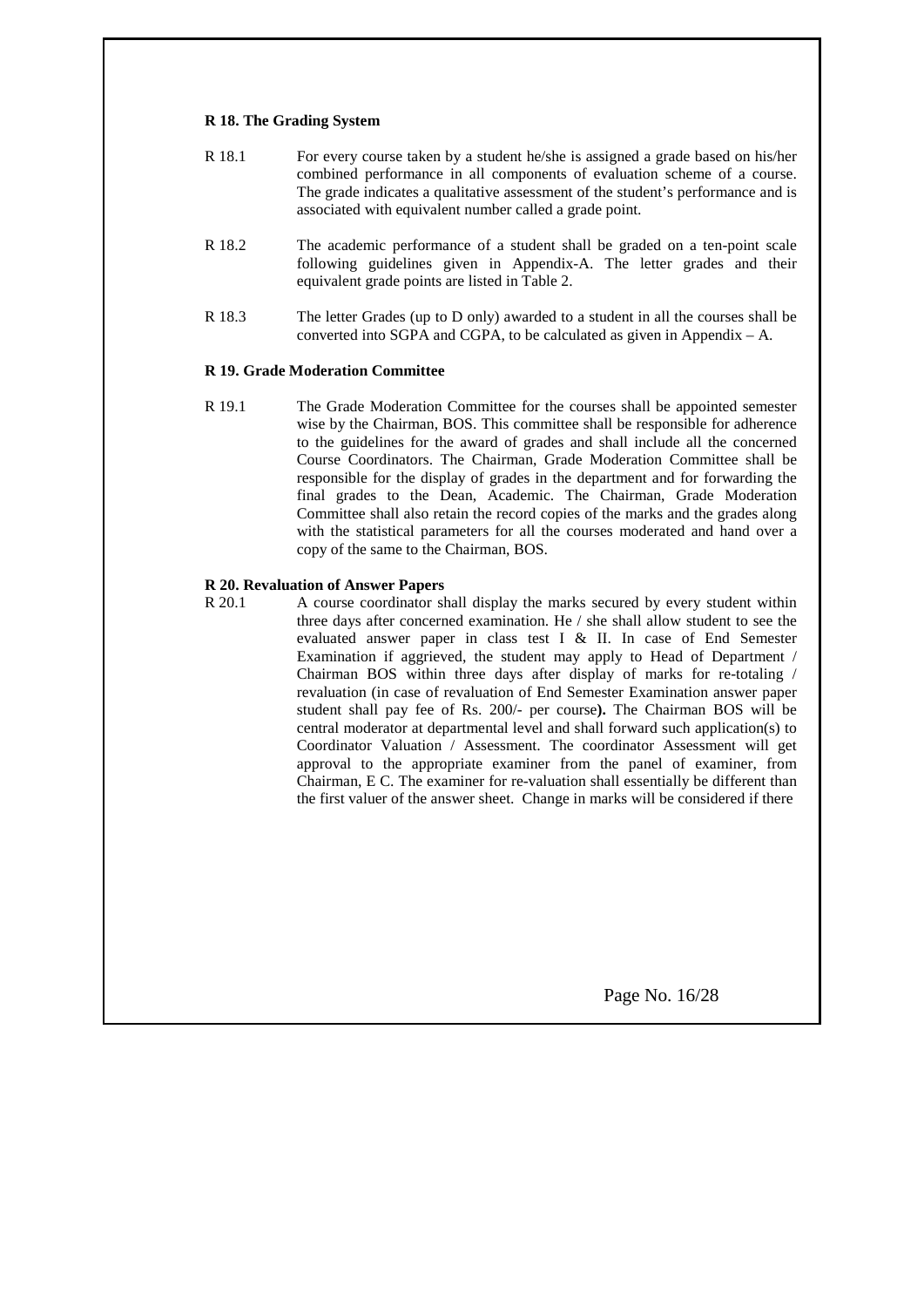is a change greater than 5 % of prescribed total marks. When the change is found to be greater than 5 % and less than or equal to 15%, the changed marks shall be displayed by calculating average of marks allotted by both examiners. If the change in marks after revaluation is found to be greater than 15% of prescribed total marks then the answer paper shall be reassessed by third examiner and changed marks shall be finalized by calculating average of closer marks allotted by two examiners.

This facility shall not be available after grades are finalized. *( The approval to this change has been accorded in the `Academic Board meeting held on 10/12/08) ( The approval to this change has been accorded in the `Academic Board meeting held on 26-08-10)*

## **R 21. Award of Degree**

R 21.1 The Degree shall be awarded by Sant Gadge Baba Amravati University, Amravati on the recommendation of Academic Board / Board.

## **R 22. Grade Card**

- R 22.1 The grade card issued at the end of the semester to each student will contain the following : a) the credits for each course registered for that semester; b)the letter grade obtained in each course c) the total number of credits earned by the student upto the end of that semester in each of the course. d) the SGPA and the CGPA.
- R 22.2 Grade card will not indicate class or division or rank.

## **R 23. Minimum Requirements for the Award of the Degree**

- R 23.1 The student should have taken and passed all the prescribed courses including seminar and dissertation under the general institutional and departmental requirements and the student should have paid all the Institute dues.
- R 23.2 The credits for the courses in which a student has obtained 'D' (minimum passing grade for a course) grade or higher shall be counted as credits earned by him / her. A student, who has a minimum CGPA of 5.5 and earned a minimum number of credits as specified in the PG curriculum, is eligible for the award of the degree.
- R 23.3 A student, who has earned the minimum credits required for a degree but fails to obtain the minimum specified CGPA for this purpose, shall take additional courses or repeat the courses from the programme, till the minimum CGPA is attained subject to maximum duration of programme as specified in R 24.

Page No. 17/28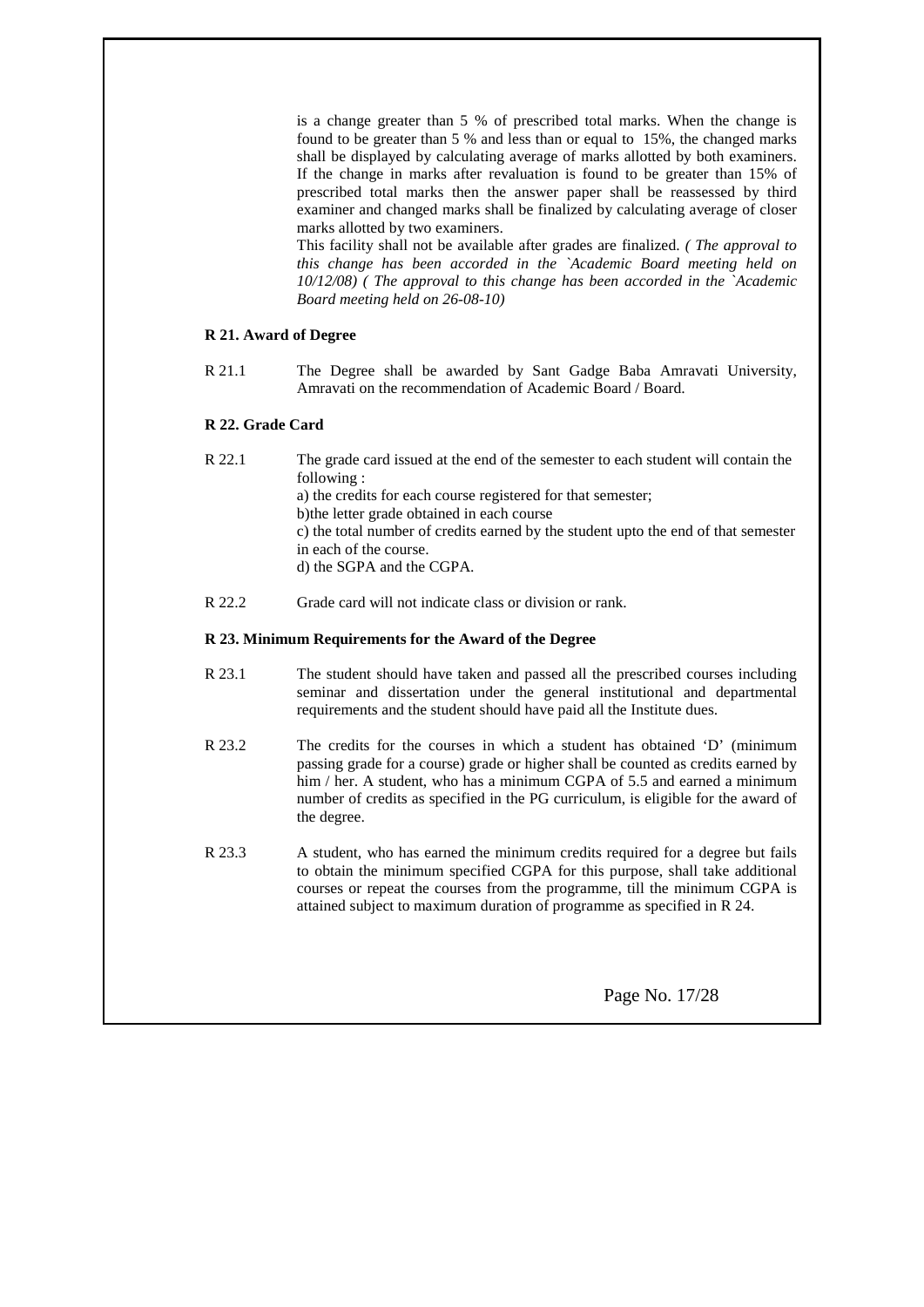- R 23.4 A student should have obtained the eligibility certificate in the first semester from Sant Gadge Baba Amravati University, Amravati.
- R 23.5 The student should have no case of indiscipline pending against him / her.

## **R 24. Maximum Period for Completion of Programme**

R 24.1 The maximum duration for the PG full time programme is eight semesters and PG part time programme is ten semesters from the date of initial registration. The maximum duration of the programme includes the period of withdrawal, absence and different kinds of leaves permissible to a student but it shall exclude the period of rustication of the student from the Institute. However, genuine cases on confirmation of valid reasons may be referred to Academic Board for extending this limit by additional one year. *(The approval to this addition has been accorded in the Academic Board meeting held on 30-06-10 as per item 15 )*

## **R 25. Award of Medals/ Scholarships**

- R 25.1 Awards available under excellent performances in sports, cultural, extra curricular, debate, etc. shall also be given to the students as per prevailing norms.
- R 25.2 The award of scholarships / freeships and other benefits will be in accordance with rules framed by the Government.
- R 25.3 The award of merit scholarships, if any, to the students will be governed by the regulations framed by the Academic Board from time to time.

## **R 26. Interpretation of Regulations**

R 26.1 In case of any dispute, difference of opinion in interpretation of these regulations or any other matter not covered in these regulations, the decision of the Chairman, Academic Board shall be final and binding.

## **R 27. Academic Calendar**

R 27.1 The academic activities of the Institute are regulated by Academic Calendar approved by the Board on the recommendation of Academic Board from time to time and made available to the students / Faculty members and all other concerned in printed and / or electronics form. It is mandatory for students / Faculty to strictly adhere to the academic calendar for completion of academic activities.

## **R 28. Emergent Cases**

Page No. 18/28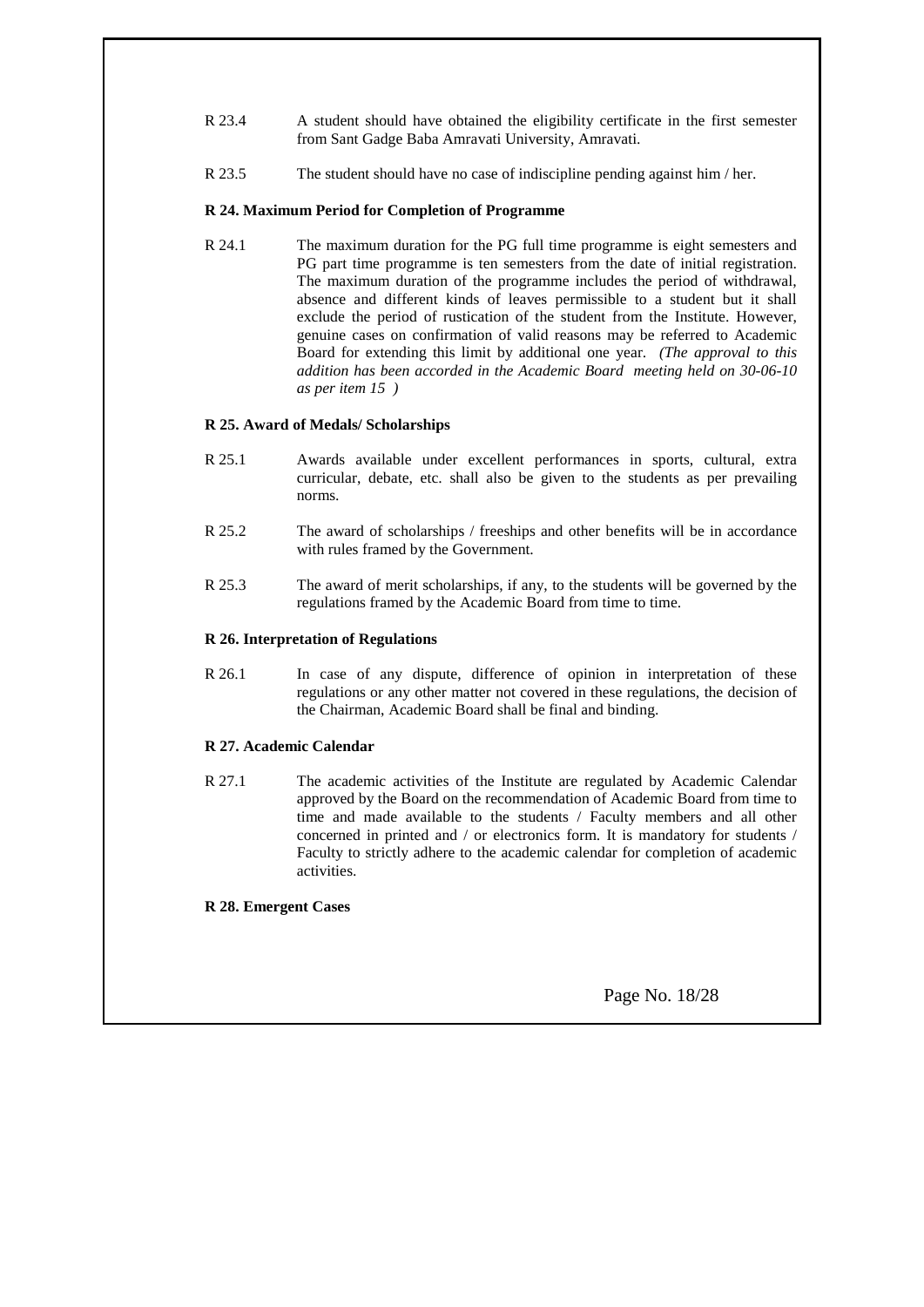R 28.1 Notwithstanding anything contained in the above regulations, the Chairman of the Academic Board may, in emergent situations take action on behalf of the Academic Board as he deems appropriate and report it to the next meeting of the Academic Board for its approval.

## **R 29. Power to Modify**

R 29.1 Notwithstanding all that has been stated above, the Academic Board has the right to modify any of the above regulations from time to time.

## **R 30. Equivalence and Absorption of students from University pattern**

- R 30.1 The student, desirous of seeking readmission to II semester in particular academic year (because of detention in university pattern) will have to register and pass in I semester of the same academic year for all such courses which have not been covered (fully or partially) in previous semester in university pattern.
- R 30.2 While switching from University pattern to autonomous pattern the CGPA of such student shall be calculated as per absolute grading system.

## CGPA= (Average % of earlier Semesters  $/10$ ) + 0.75

 *(The approval to this addition has been accorded in the Academic Board meeting held on 30-06-10 as per item 15)*

R30.3 When student switches over from university pattern to autonomous pattern, he / she shall be presumed to have earned credits of all courses offered in previous semesters of that programme in autonomous pattern, provided he/ she clears all the backlog subjects in university pattern and earns credits for the additional courses in autonomous pattern, which are not covered in university pattern, prior to switch over.

## **R 31. Summer Term**

*(The approval to this addition has been accorded in the Academic Board meeting held on 03-04-10)*

R 31.1 As student who has registered for the course but failed may be allowed to register for a Summer Term in the summer vacation, on payment of necessary fees on a specified date. The Summer Term is a compressed semester of one month duration, where all the regulations for the normal semester shall apply except CT1, CT2 & TA. The registration by an individual shall be limited to total credits not exceeding 16. During Summer term CT1, CT2 shall not be conducted and TA marks shall not be awarded.

> (The approval to the change has been accorded in the Academic Board meeting held on 25-06-2013 vide item No. 12)

> > Page No. 19/28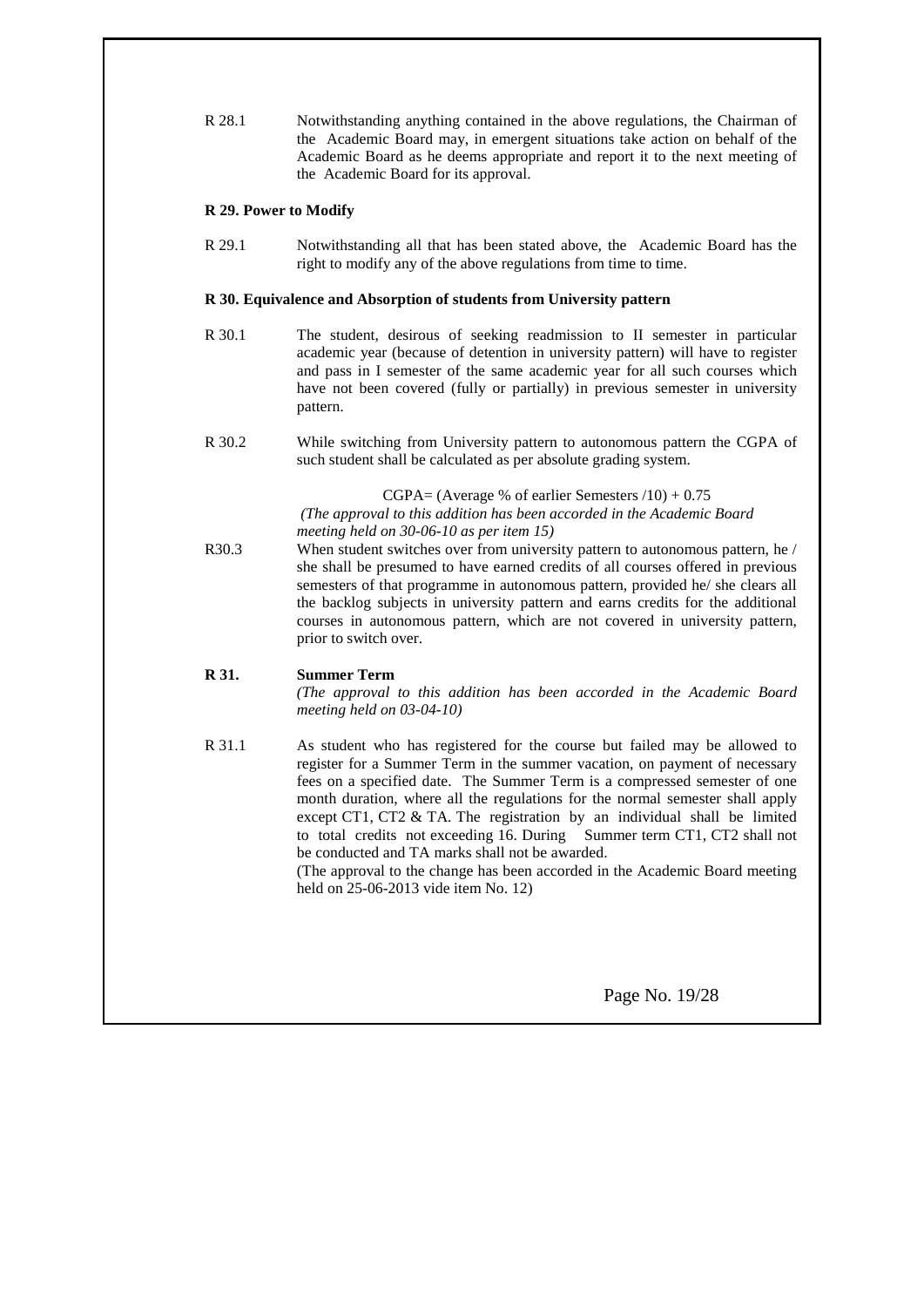- R 31.2 The concerned department shall offer the require summer courses, as intimated by the Academic section. A course will be offered in the summer semester subject to availability of faculty.
- R 31.3 Students registering for summer term are not eligible for any scholarship / Free ship. They have to pay tuition and other fees, as per prevailing norms.
- R 31.4 During Summer term CT1, CT2, shall not be conducted. Also mark for TA shall not be awarded to student. The marks awarded to student in a course in CT1, CT2 and TA during latest semester in which the students has registered and completed the term for said course, shall be carried forward for award of grade in summer term. The end semester examination shall be held at the end of summer term. However, the maximum grade for summer term shall be B+. (The approval to the change has been accorded in the Academic Board meeting held on 25-06-2013 vide item No. 12)

#### **TABLE-1 (A): PG FULL TIME PROGRAMMES LEADING TO MASTER'S DEGREE**

| <b>Branch</b>                 | <b>Degree</b>                        | <b>Short</b> | <b>Programme</b> |
|-------------------------------|--------------------------------------|--------------|------------------|
|                               |                                      | title        | Code             |
| <b>Electrical Engineering</b> | M. Tech. - Electrical Power Systems  | EE           | 051              |
| <b>Mechanical Engineering</b> | M. Tech. - Thermal Engineering       | <b>ME</b>    | 052              |
| Civil Engineering             | M. Tech. - Structural Engineering    | <b>CE</b>    | 053              |
| Civil Engineering             | M. Tech. - Environmental Engineering | <b>CE</b>    | 054              |
| Electronics and               | M. Tech. - Electronic System and     | ET           | 055              |
| Telecommunication             | Communication                        |              |                  |
| Civil Engineering             | M. Tech. – Geotechnical Engineering  | <b>CE</b>    | 056              |
| Computer Science and          | M. Tech. – Computer Science and      | <b>CS</b>    | 057              |
| Engineering                   | Engineering                          |              |                  |
| <b>Mechanical Engineering</b> | M. Tech. - Production Engineering    | <b>ME</b>    | 058              |

*(The approval to Revision has been accorded in the `Academic Board meeting held on 19th Jnuary2013 vide Item no. 6)*

## **TABLE-1 (B): PG PART TIME PROGRAMMES LEADING TO MASTER'S DEGREE**

| <b>Branch</b>              | <b>Degree</b>                                            | <b>Short</b><br>title | <b>Programme</b><br>Code |
|----------------------------|----------------------------------------------------------|-----------------------|--------------------------|
| Electrical Engineering     | M. Tech. Electrical – Electrical Power<br><b>Systems</b> | ЕE                    | 071                      |
| Mechanical<br>Engineering  | M. Tech. Mechanical – Thermal Power<br>Engineering       | ME                    | 072                      |
| Civil Engineering          | M. Tech. Civil – Environmental<br>Engineering            | CE                    | 074                      |
| Electronics<br>Engineering | M. Tech. Electronics- Advanced Electronics               | ET                    | 075                      |

Page No. 20/28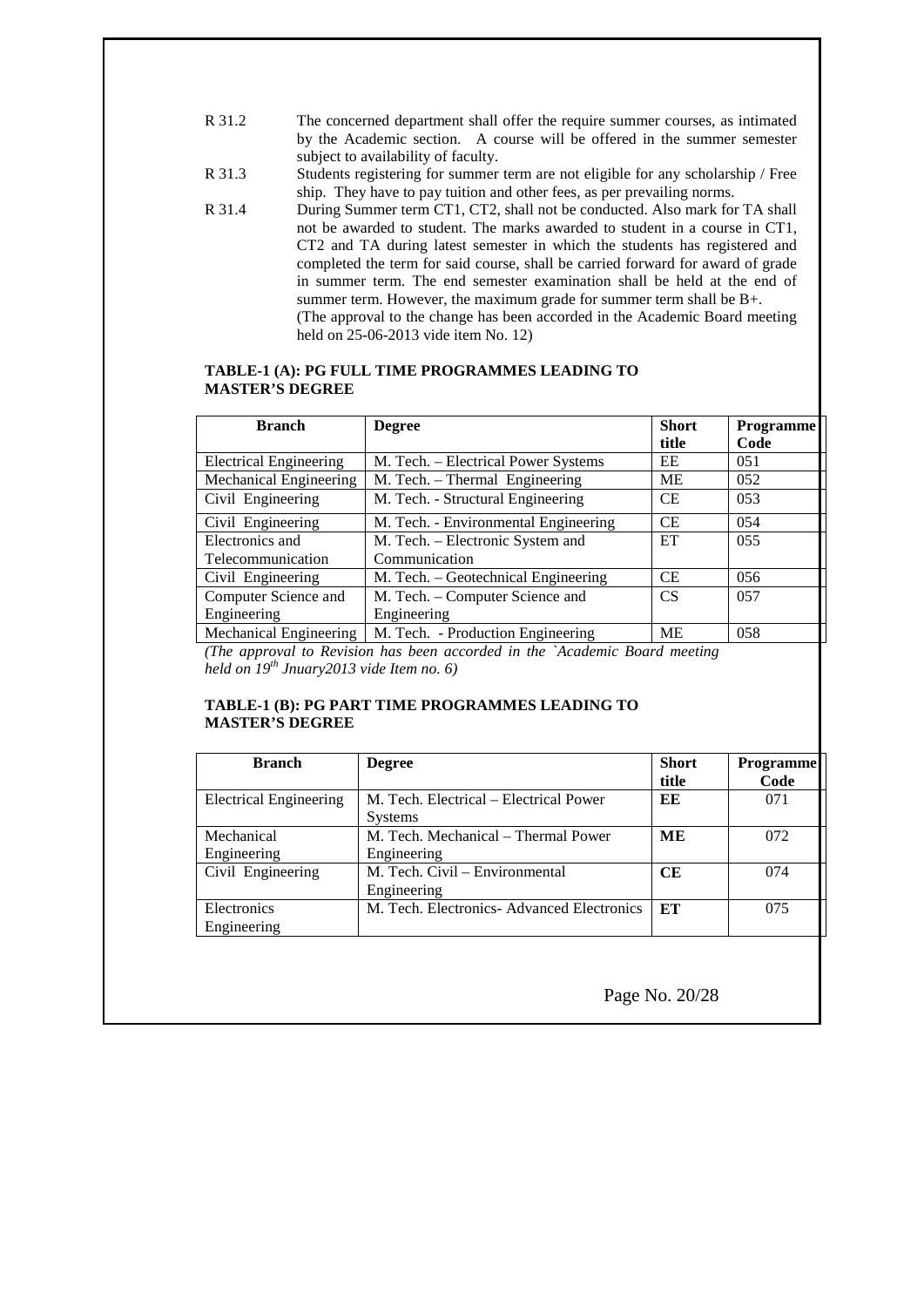| – Civil<br><b>Engineering</b> | Civil- Geotechnical<br>M.<br>. Engineering<br>ech |  |
|-------------------------------|---------------------------------------------------|--|

*(The approval to Third Revision has been accorded in the `Academic Board meeting held on 17-06-11 as per item 6)*

*(The approval to Second Revision has been accorded in the `Academic Board meeting held on 30-06-10 as per item 15)*

*(The approval to the First Revision has been accorded in the `Academic Board meeting held on 5th April 2008 vide Item no. 4)*

#### **TABLE 2: STRUCTURE OF GRADING OF ACADEMIC PERFORMANCE**

| <b>Academic Performance</b>  | <b>Grades</b> | <b>Grade Points</b>                    |
|------------------------------|---------------|----------------------------------------|
| Outstanding                  | $A+$          | 10                                     |
| Excellent                    | A             | 9                                      |
| Very Good                    | $B+$          | 8                                      |
| Good                         | B             |                                        |
| Average                      | C             | 6                                      |
| Marginal                     |               | 5                                      |
| Poor                         | F             |                                        |
| Incomplete                   |               | Subsequently to be changed             |
|                              |               | into pass ( $D$ to $B+$ ) or $F$ grade |
| Withdrawal                   | W             |                                        |
| Non Completion of course     | Z             |                                        |
| requirement                  |               |                                        |
| Extension (in projects only) | X             |                                        |

*(The approval to the change has been accorded in the Academic Board meeting held on 17.06.2011 vide Item no. 27)* Explanation:

## **'F' Grade**

- · The 'F' grade denotes poor performance.
- · A student has to repeat all compulsory (core) courses in which she / he obtains 'F' grade, until a passing grade is obtained. Student has to repeat the course as per provisions of R 13.6 or whenever the regular course is offered by the department.

Page No. 21/28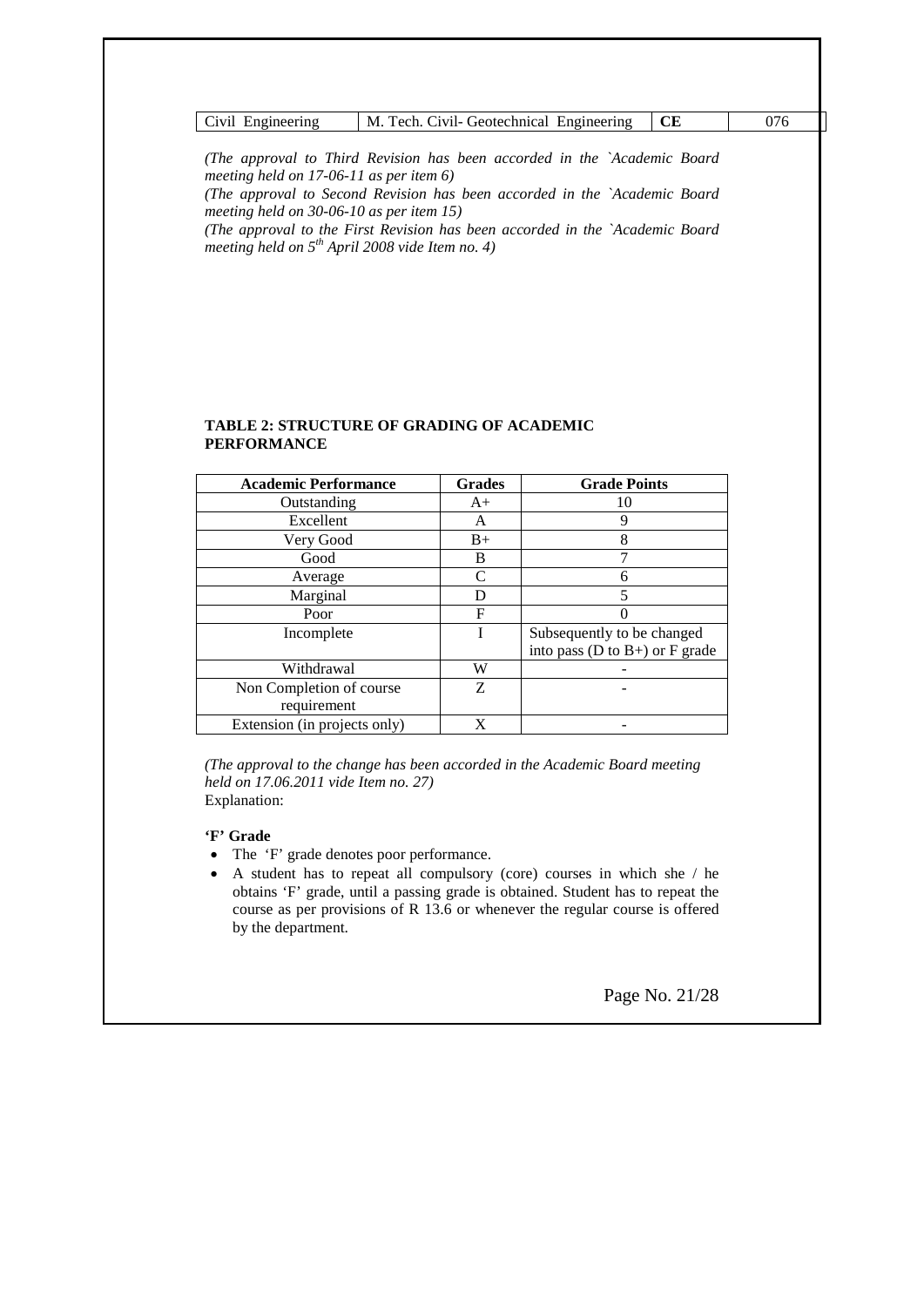- For the elective courses in which 'F' grade has been obtained, the student may take the same course or any other course from the same elective group.
- · Further, 'F' grades secured in any courses stay permanently on the grade card. Repeated failure in a course shall reflect in the form of multiple "F". *(The approval to the change has been accorded in the Senate meeting held on 20th June 2007 vide Item no. 2)*

## **'I' Grade**

This grade indicates an 'Incomplete' course requirements due to absence in End Semester Examination. The grade is required to be converted into a regular letter grade as per provisions in R 15.5.

#### **'W' Grade**

This refers to withdrawal from the course as per provisions in R 16. **'X' Grade**

This grade is awarded for incomplete Dissertation work and will be converted to a regular grade on the completion of the Dissertation work and its evaluation. **'Z' Grade**

This grade stands for registration cancelled for non-completion of course requirement.

Page No. 22/28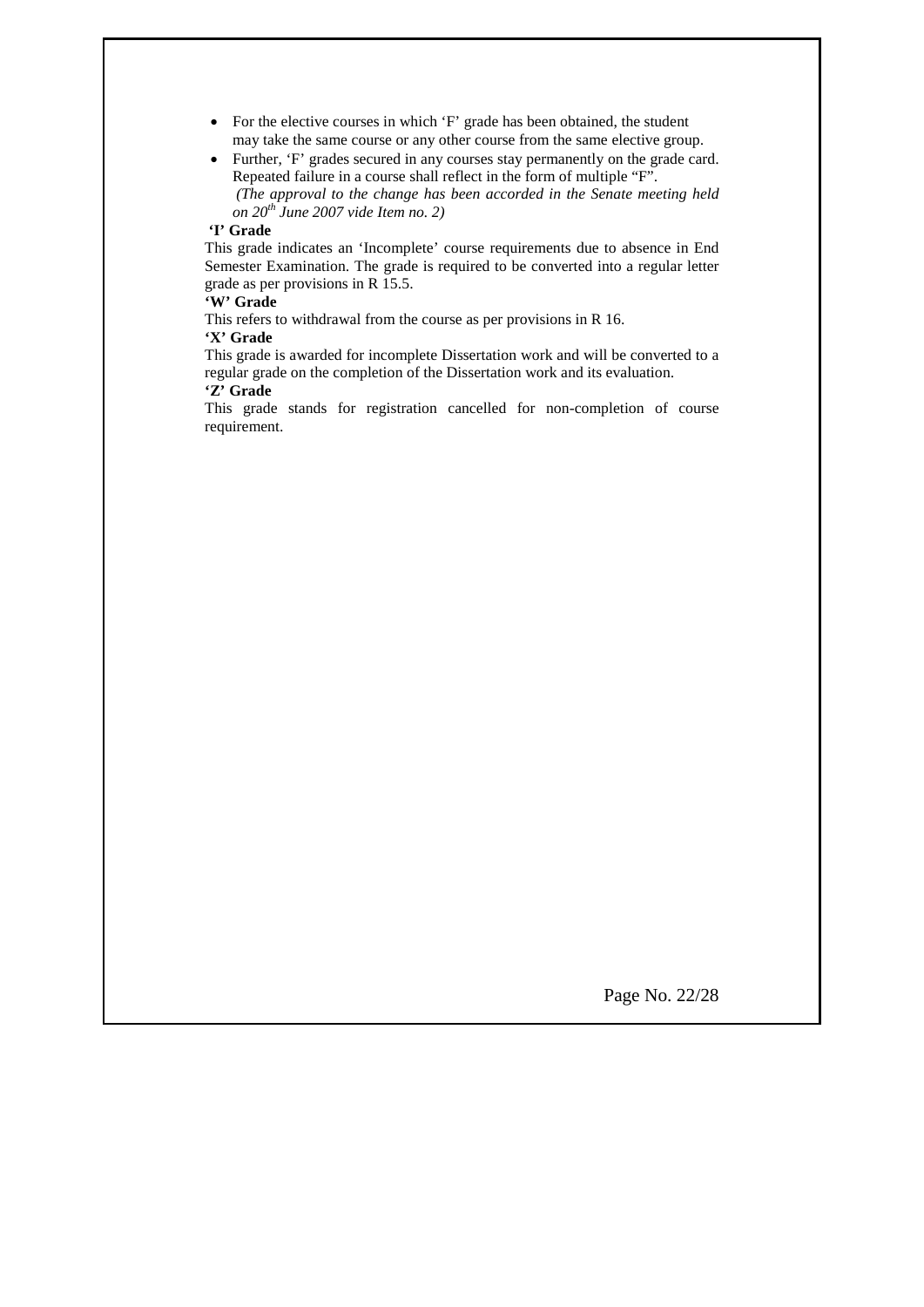## **Appendix-A:**

#### **Performance Indices**

#### **(i) Calculation of Semester Grade Point Average (SGPA)**

The performance of a student in a semester is indicated by a number called SGPA. The SGPA is the weighted average of the grade points obtained in all the courses registered by the student during the semester.



Where,

 $C_i$  = The number of credits offered in the i<sup>th</sup> course of a semester for which SGPA is to be calculated

> *(The approval to the change has been accorded in the Senate meeting held on 20th June 2007 vide Item no. 2)*

 $p_i$  = Grade Point earned in the i<sup>th</sup> course

 $i = 1,2,...,..., n$  represent the number of courses in which a student is registered in

the concerned semester

The SGPA is rounded upto two decimal places.

#### **(ii) Calculation of Cumulative Grade Point Average (CGPA)**

Up-to-date assessment of the overall performance of a student from the time of his first registration is obtained by calculating a number called CGPA, which is weighted average of the grade points obtained in all the courses registered by the student since he entered the Institute.

$$
CGPA = \frac{\sum_{j=1}^{m} C_j p_j}{\sum_{j=1}^{m} C_j}
$$

Where,

 $C_i$  = The number of credits offered in the j<sup>th</sup> course up to the semester for

which CGPA is to be calculated *(The approval to the change has been accorded in the Senate meeting held on 20th June 2007 vide Item no. 2)*

 $p_i$  = Grade point earned in the j<sup>th</sup> course. A letter grade lower than D in a course shall not be taken into consideration for calculation of CGPA

Page No. 23/28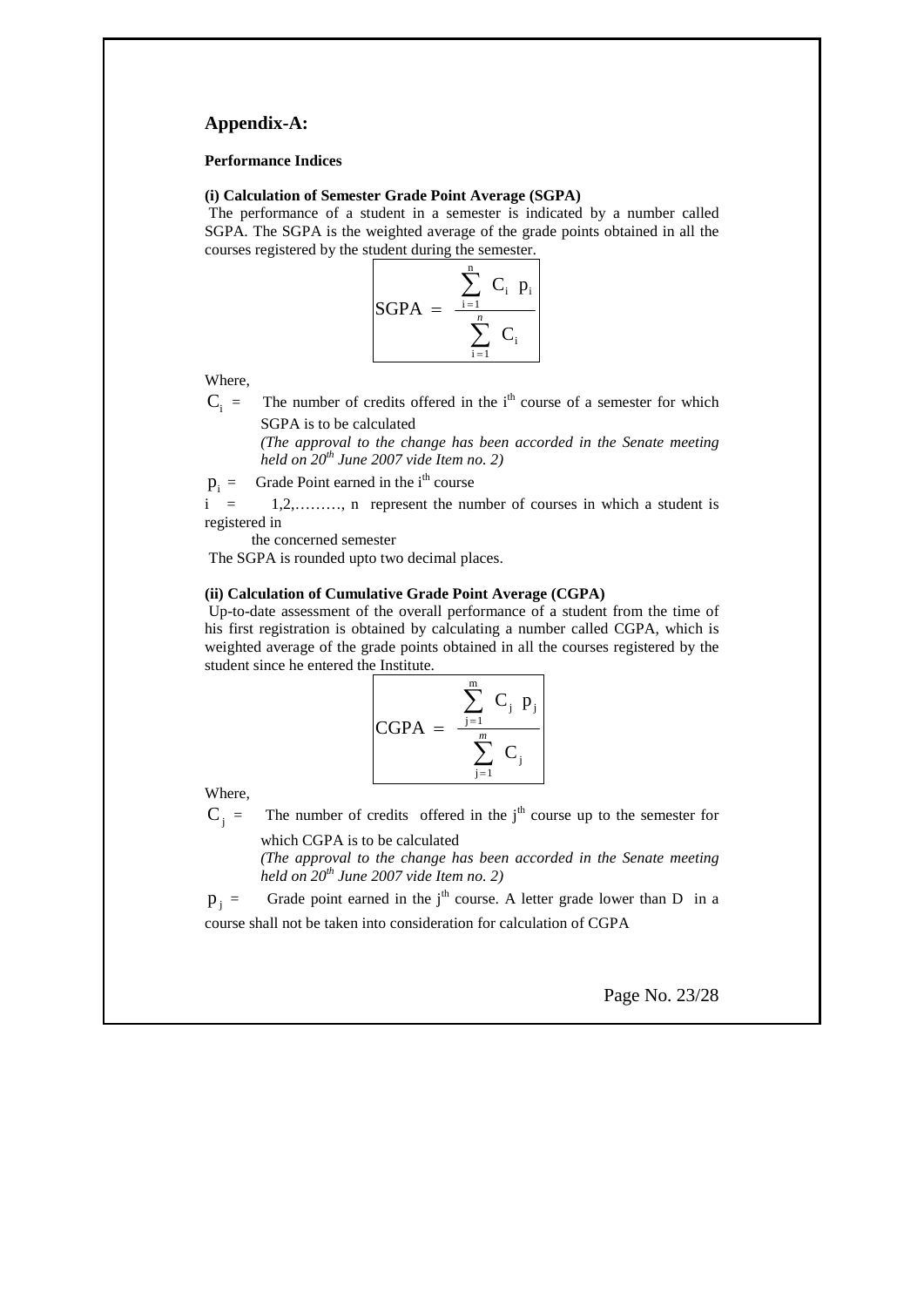j = 1,2,………, m represent the number of courses in which a student is registered up

 to the semester for which the CGPA is to be calculated The CGPA is also rounded upto two decimal places.

Page No. 24/28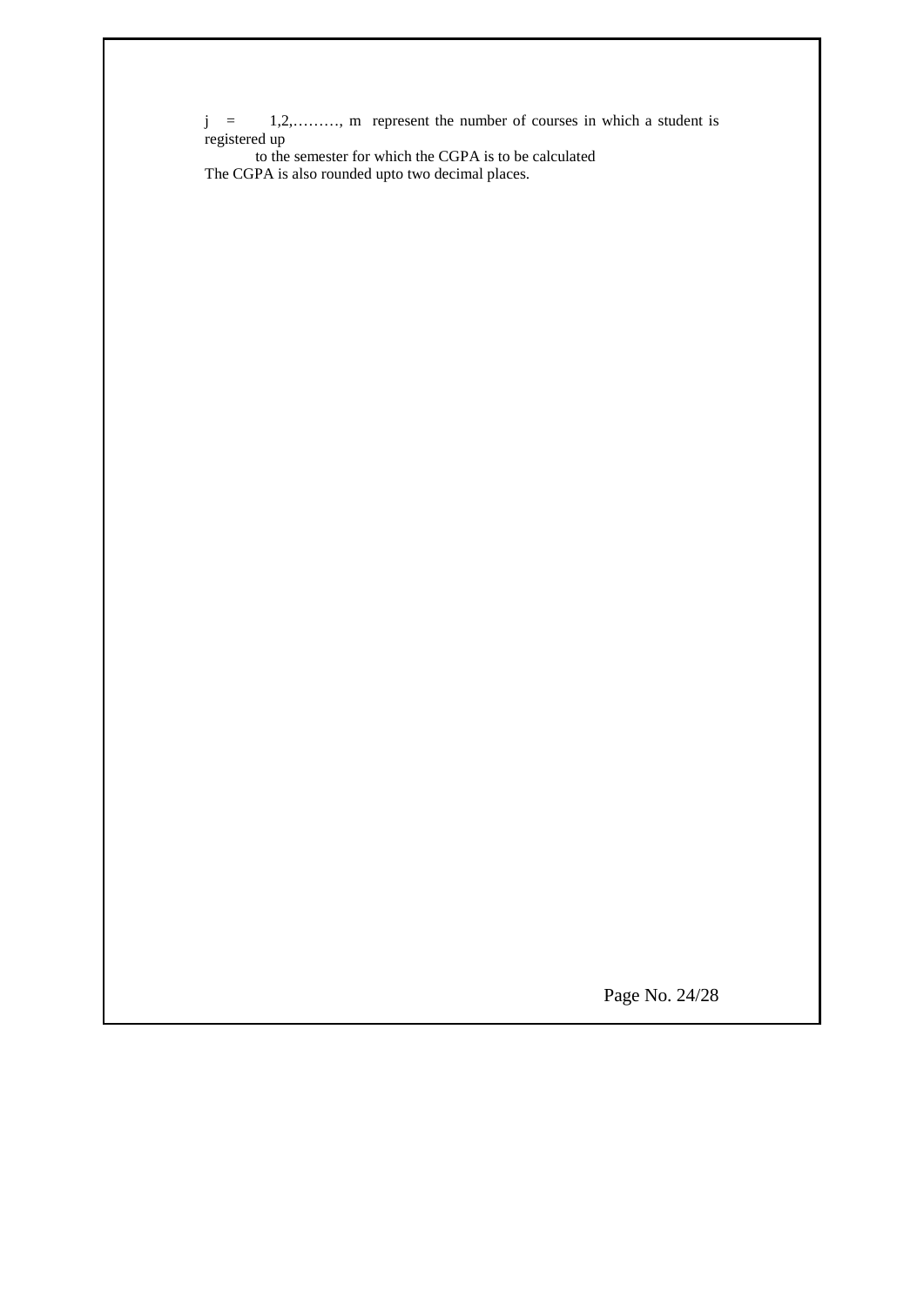#### **Appendix-B**

#### **Guidelines for the Award of Grades**

The following are the general guidelines for the award of grades:

- (i) For each student, evaluation in different components of a course shall be done in absolute marks considering the weightage in scheme.
- (ii) The marks of various components shall be added to get total marks secured on a 100-points scale. The rounding off shall be done on the higher side.
- (iii) For less than 15 students in a course, the grades shall be awarded on the basis of natural cut-off in the absolute marks (Appendix D).
- (iv) For more than 25 students in a course, the statistical method shall be used for the award of grades with or without marginal adjustment for natural cut-off. The salient features of statistical method are given in Appendix-E.
- (v) For strength of student in any course between 15-25, any of the above methods may be used.
- (vi) In case of statistical method, A+ (A Plus) grade shall not be awarded for percentage of marks less than 80 under any circumstances. There shall not be more than 10% (rounded off to integer value)  $A + grade$ in any course.

*(The approval to the change has been accorded by Chairman, Academic Board. Post facto approval to the change shall be obtained in ensuing Academic Board meeting)*

- (vii) In case of statistical method, D grade shall not be awarded for percentage of marks less than 50 in any case.
- (viii) The overall distribution of different grades shall be as indicated in the statistical distribution to the extent possible. (Appendix  $-E$ )
- (ix) The provisional grades shall be awarded by the Course Coordination Committee / Course coordinator of the course. The grades shall be finalized within ten days after the End Semester Examination. The course coordinator shall have full responsibility for this purpose.
- (x) The grades so awarded shall be moderated by a Grade Moderation committee for that semester of the department. This committee will finalize the grades and display a copy of the grades awarded on the Notice board of the Department. All the final grades shall be communicated to the Dean, Academics within three days from the date of display of grades.
- (xi) The procedures for evaluation and award of grades for dissertation, training, seminar and group discussion shall be decided by the respective DFB.

**Appendix-C**

Page No. 25/28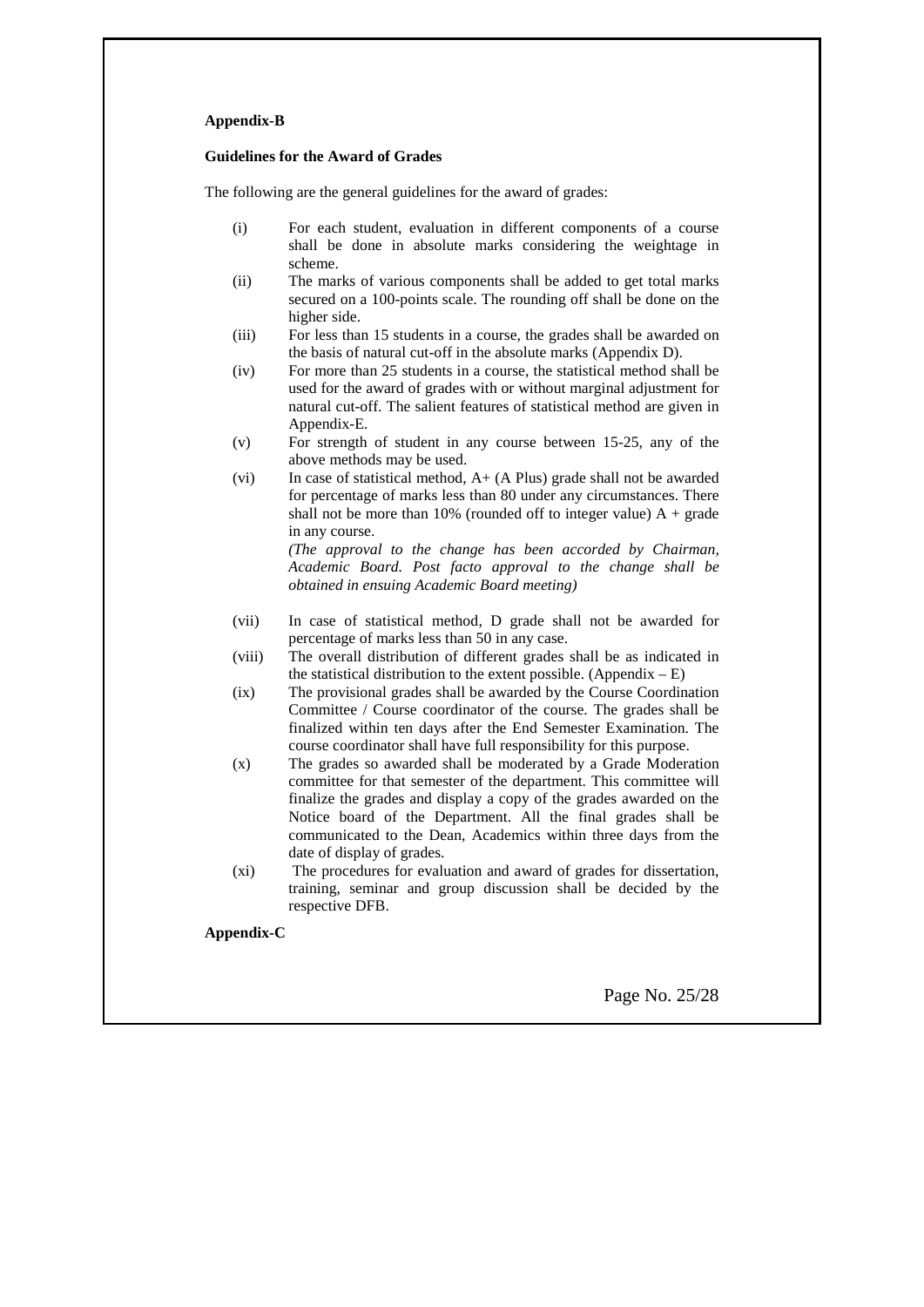#### **Dissertation Evaluation**

- Every student has to undertake a dissertation of professional interest. The Dissertation may be related to a theoretical analysis, an experimental investigation, a proto-type design, a new correlation and analysis of data, fabrication and setup of new equipment. The Supervisor allotted by the Head of department normally assigns the dissertation well in time and the work is done uniformly during both the semesters of the final year. *(The approval to the change has been accorded in the Academic Board meeting held on 30- 06-10 as per item 15 )*
- · For full time course, the registration for the dissertation work is normally in two stages, each spread over a semester. At the end of the first stage, the student is required to submit preliminary report of his / her work by a prescribed date to the Course Coordinator and present it to a Panel of Examiners. The second stage of the work is continued in the following semester.
- · For part time course, the registration for the dissertation work is normally in three stages, each spread over a semester. At the end of the first stage, the student is required to submit preliminary report of his / her work by a prescribed date to the Course Coordinator and present it to a panel of Examiners. The second and third stage of the work is continued in the following semester. *(The approval to this addition has been accorded in the Academic Board meeting held on 30-06-10 as per item 15 )*
- · The student shall register the title along with dissertation synopsis within a month from the date of registration. The change in title, if any, shall be allowed once, provided such request is received from student duly approved by the supervisor and Examination Committee.
- · The final dissertation report should be submitted by the prescribed date. A panel of examiners shall evaluate the report and an oral examination is conducted after the End Semester Examination. *(The approval to the change has been accorded in the Academic Board meeting held on 30-06-10 as per item 15 )*
- Generally there should not be any extension in the schedule for dissertation report. However, for genuine reasons (such as medical reasons (Accident and / or hospitalization of a student) or other emergency circumstances (death of immediate close relative i.e. father, mother, brother and sister), extension in submission of dissertation report beyond the date specified in the calendar for one month with permission from BOS, Chairman may be granted. If the dissertation cannot be completed due to valid reasons, the course can be withdrawn in consultation with the course coordinator and the supervisor on or before the last date for withdrawal of courses. Re-registration for the same is required in the following semester in which it should be completed. He / she may submit the dissertation immediately after re-registration if desired. *[The approval to the change has been accorded in the Senate meeting held on 5th April 2008 vide Item no. 14(1)]*
- Students who do not withdraw the dissertation in time and do not submit the dissertation report for assessment by the due date, will be temporarily

Page No. 26/28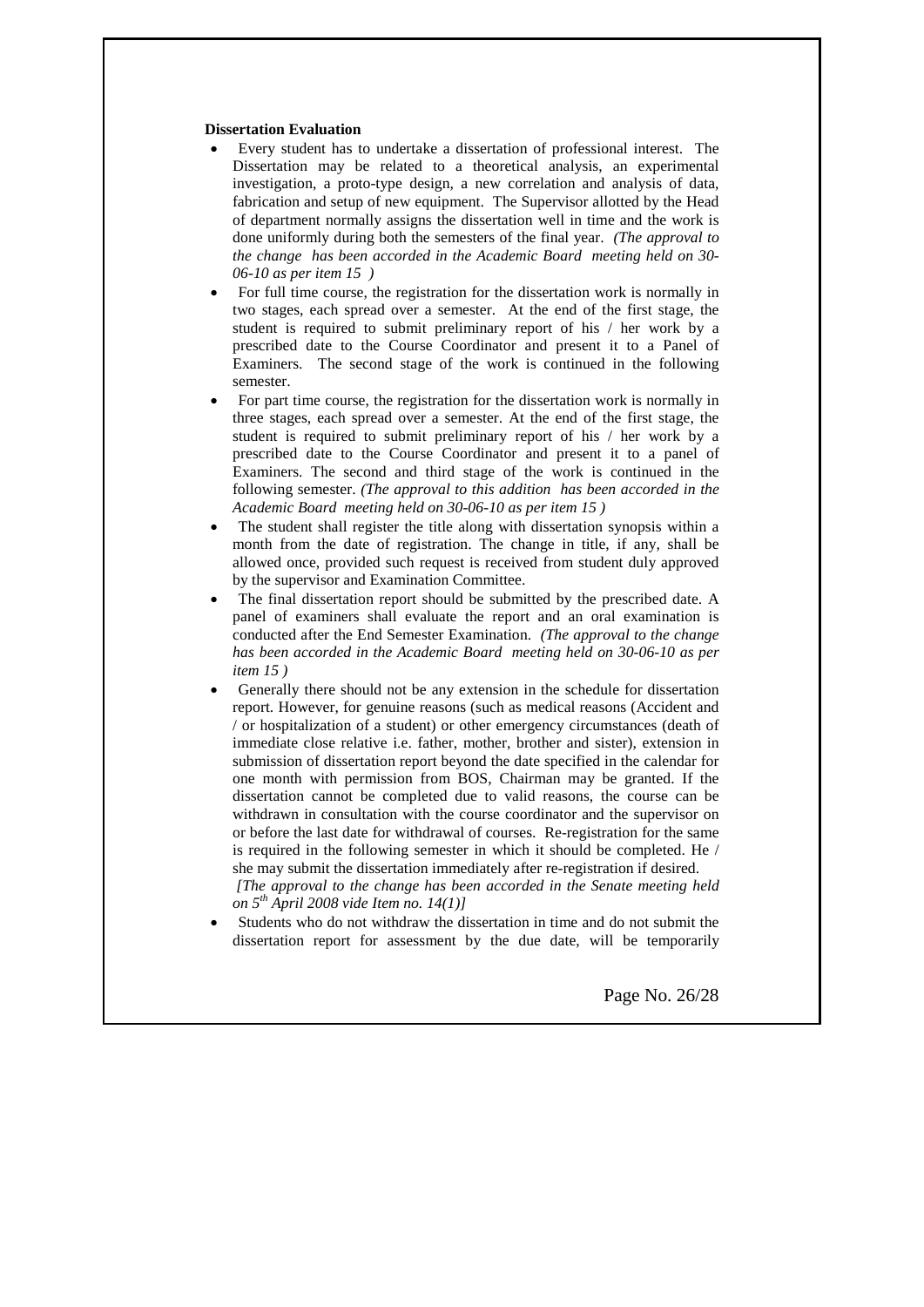awarded 'I' grade at the time of finalization of grades. The 'I' grade will be converted to a performance grade not higher that B+ when these students submit their reports and undergo the oral examination. Thus such students will be entitled only to the grades B+, B, C, and D after the oral assessment. Further, if such late reports are not submitted, one week before the registration of next semester, the 'I' grade will be automatically converted to 'F'.

*(The approval to the change has been accorded in the Academic Board meeting held on 17.06.2011 vide Item no. 27)*

First stage assessment of the dissertation shall be awarded letter grade. Students who obtain F in the final (second stage) assessment will be required to re-register for the second stage.

*(The approval to the change has been accorded in the Academic Board meeting held on 5th April 2008 vide Item no. 4)*

- Student should submit 3 hardbound typed copies of Dissertation Report. A student who is unable to complete his/her Dissertation may be awarded 'X' grade and he/she will be required to register for the next Semester and pay the fees under following circumstances:
	- (d) Exceptional circumstances beyond student's / supervisor control
	- (e) Medical grounds
	- (f) Technical reasons/grounds such as the equipment not being available.

*(The approval to the changes has been accorded in the Academic Board meeting held on 30-06-10 as per item 15)*

#### **Appendix-D**

## **Award of Grade Based on Absolute Marks System**

The award of grades based on absolute marks out of 100 shall be made as follows:

| <b>RANGE</b> | <b>GRADE</b> |
|--------------|--------------|
| <b>MARKS</b> |              |
| 80-100       | $A+$         |
| 75-79        | A            |
| $70 - 74$    | $B+$         |
| 65-69        | R            |
| 57-64        | C            |
| $50 - 56$    | D            |

*(The approval to the change has been accorded in the Academic Board meeting held on 5th April 2008 vide Item no. 4) (The approval to the change has been accorded by Chairman, Academic Board. Post facto approval to the change shall be obtained in ensuing Academic Board meeting) (The approval to the Revision has been accorded in the Academic Board meeting held on 19th January 2013 vide Item no.6)*

Page No. 27/28